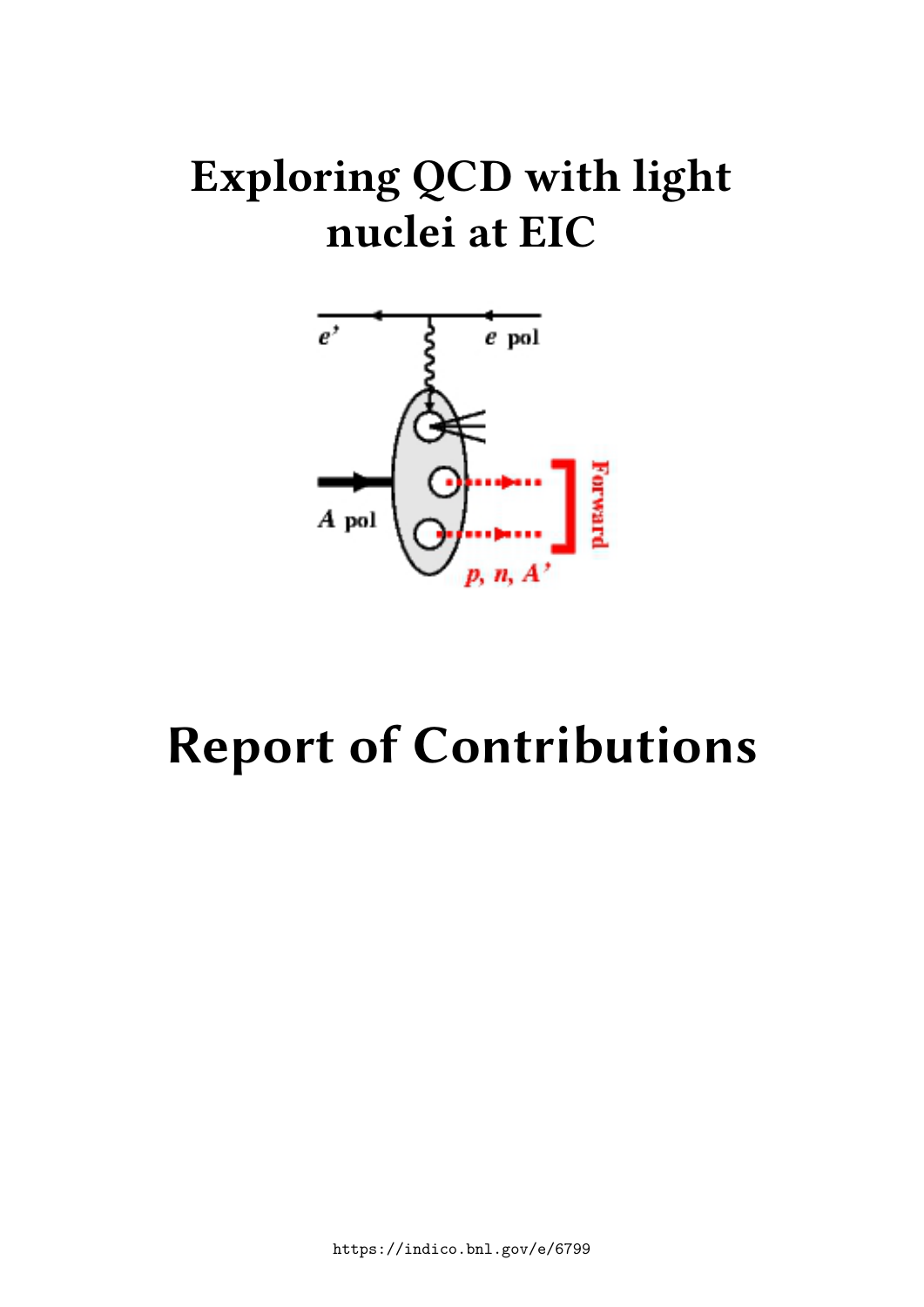Exploring QCD ... / Report of Contributions Welcome

Contribution ID: 1 Type: **not specified** 

## **Welcome**

*Tuesday, 21 January 2020 08:45 (15 minutes)*

**Presenter:** DESHPANDE, Abhay (Stony Brook University)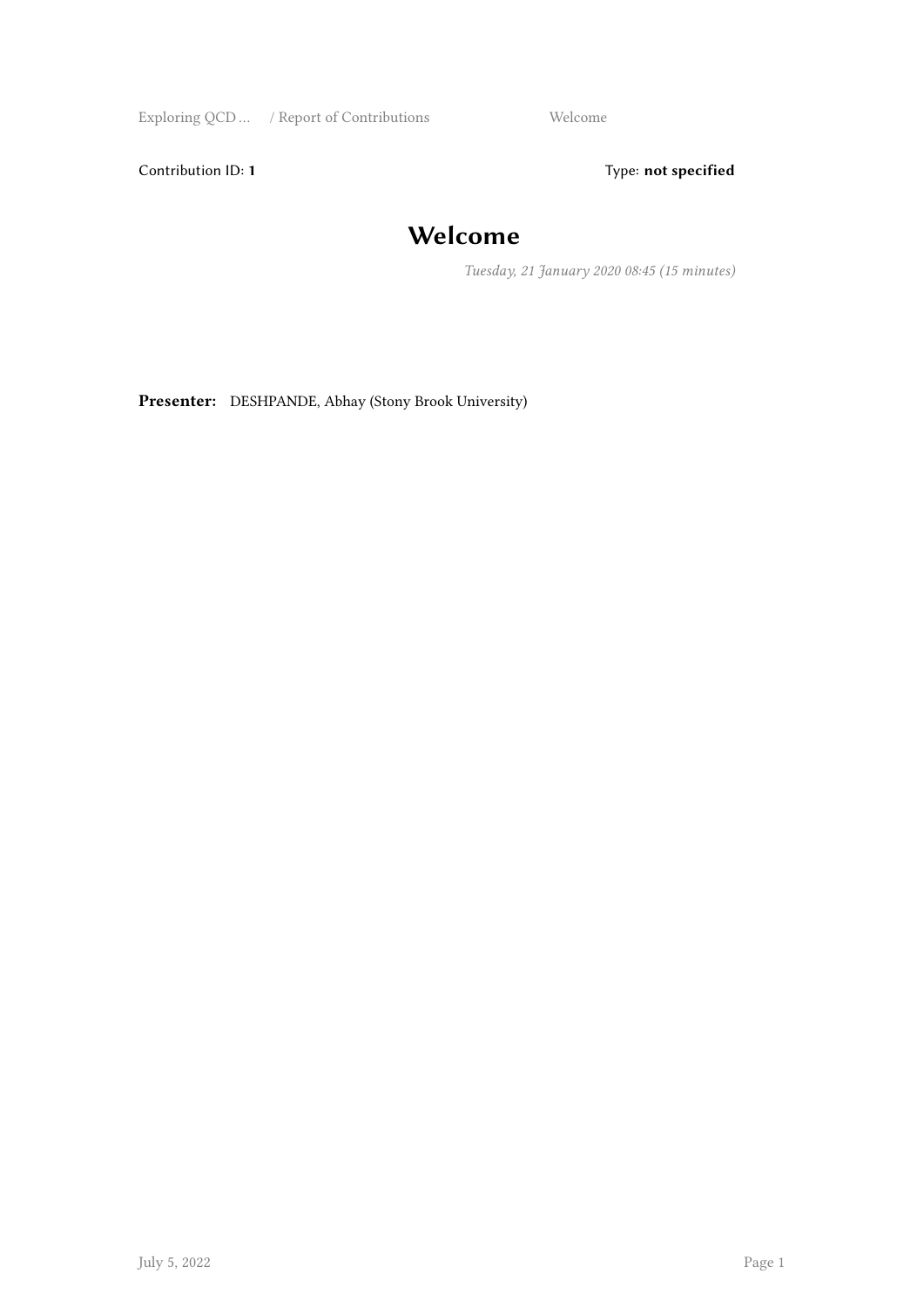Exploring QCD … / Report of Contributions Introduction and plan of meeting

Contribution ID: 2 Type: **not specified** 

# **Introduction and plan of meeting**

*Tuesday, 21 January 2020 09:00 (20 minutes)*

**Presenter:** ORGANIZERS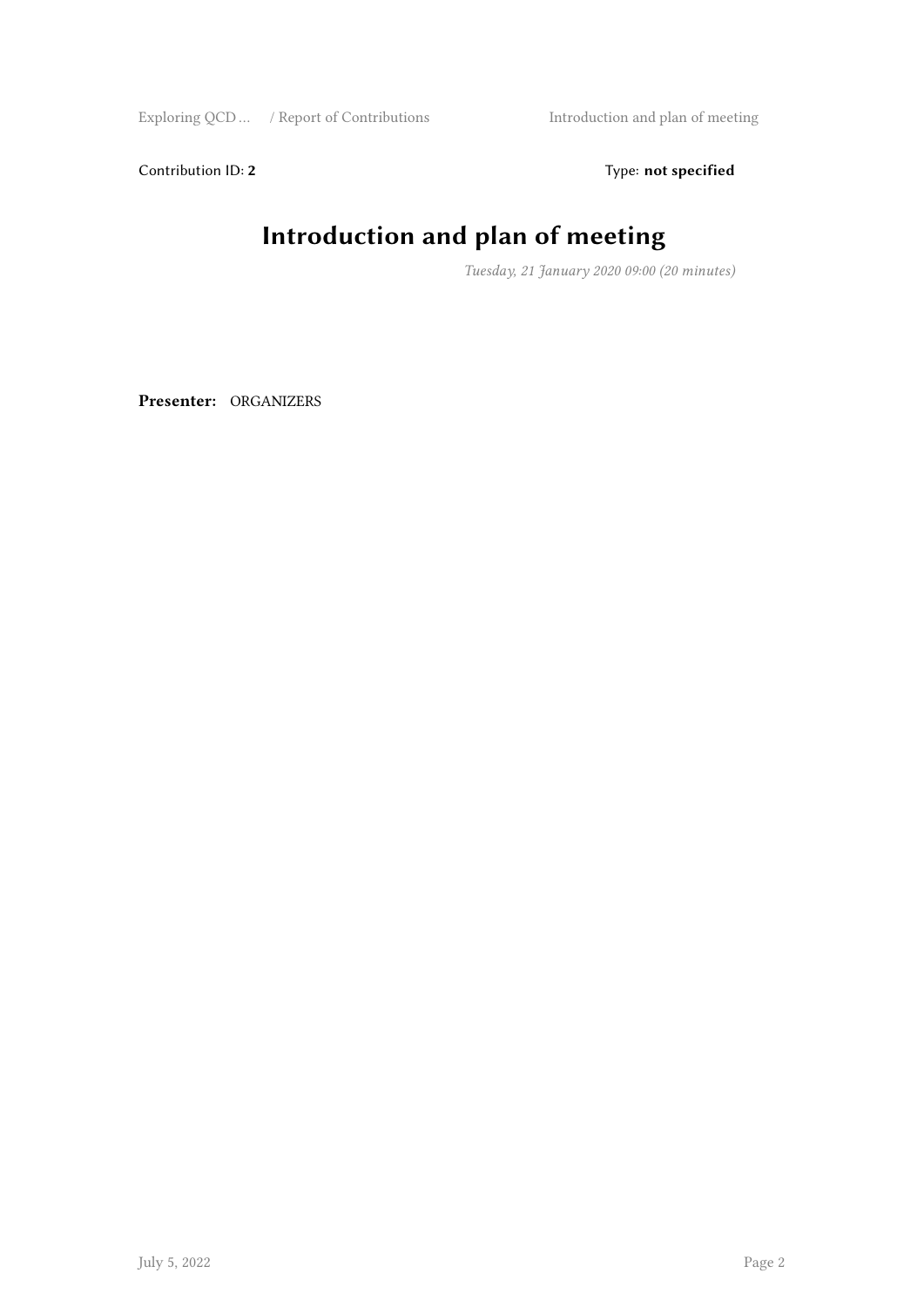Exploring QCD … / Report of Contributions Target fragmentation and fracture …

Contribution ID: 3 Type: **not specified** 

# **Target fragmentation and fracture functions**

*Tuesday, 21 January 2020 09:20 (40 minutes)*

**Presenter:** FEDERICO CECCOPIERI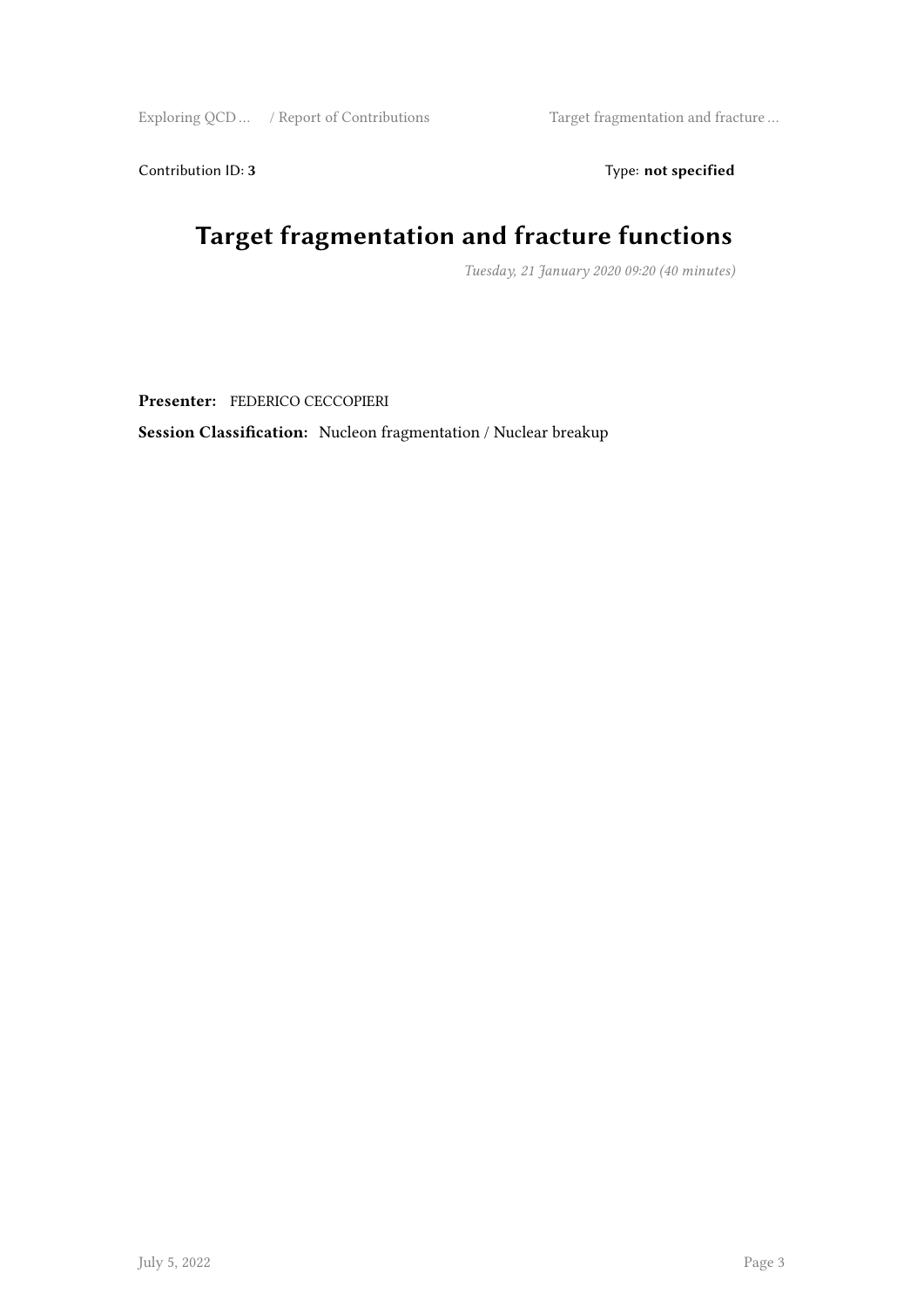Exploring QCD … / Report of Contributions Nucleon fragmentation dynamics …

Contribution ID: 4 Type: **not specified** 

#### **Nucleon fragmentation dynamics and spin dependence**

*Tuesday, 21 January 2020 10:00 (30 minutes)*

**Presenter:** STRIKMAN, Mark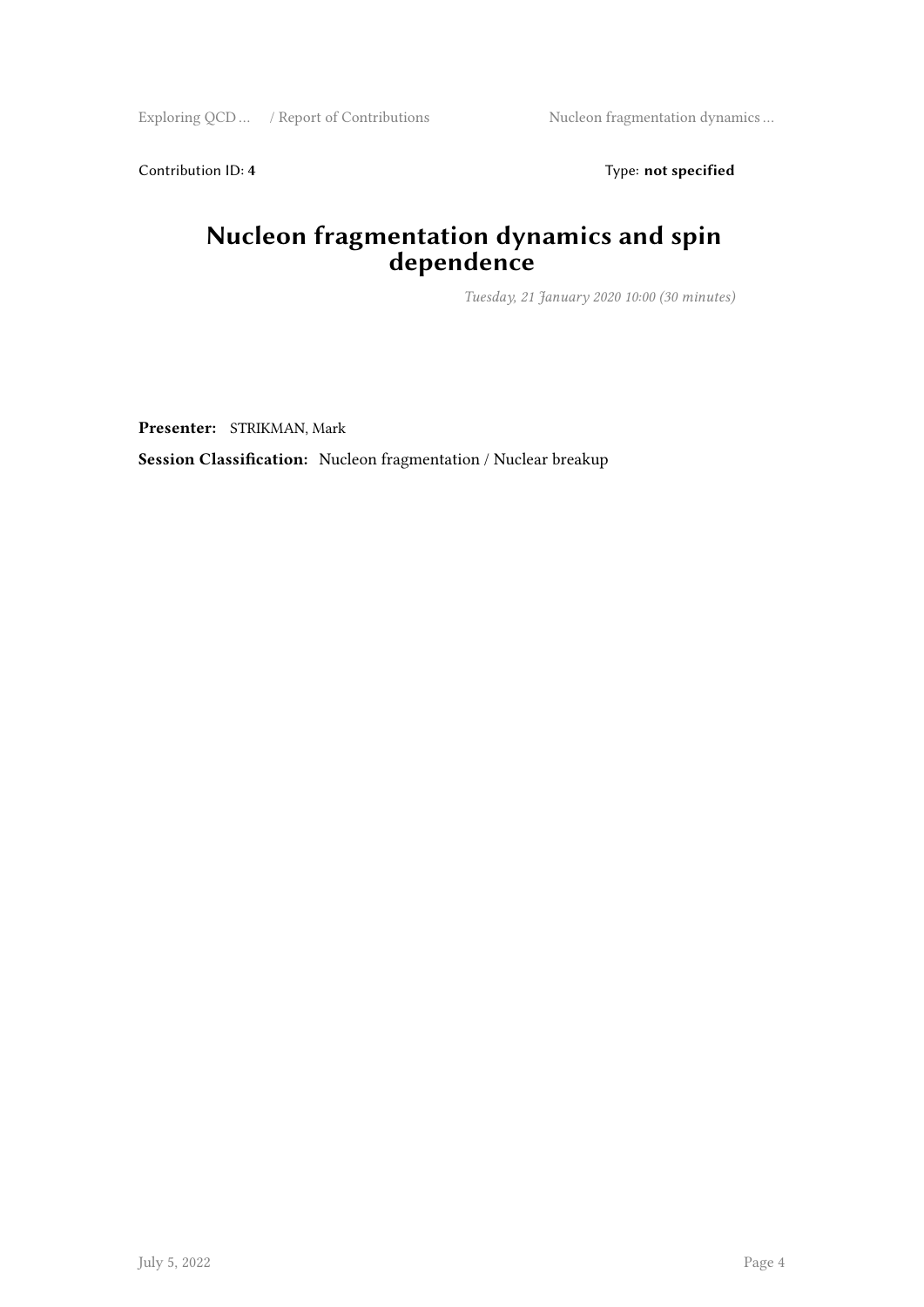Exploring QCD … / Report of Contributions Nuclear breakup measurements in …

Contribution ID: 5 Type: **not specified** 

#### **Nuclear breakup measurements in DIS: Motivation, theory, applications**

*Tuesday, 21 January 2020 11:30 (30 minutes)*

**Presenter:** WEISS, Christian (Jefferson Lab)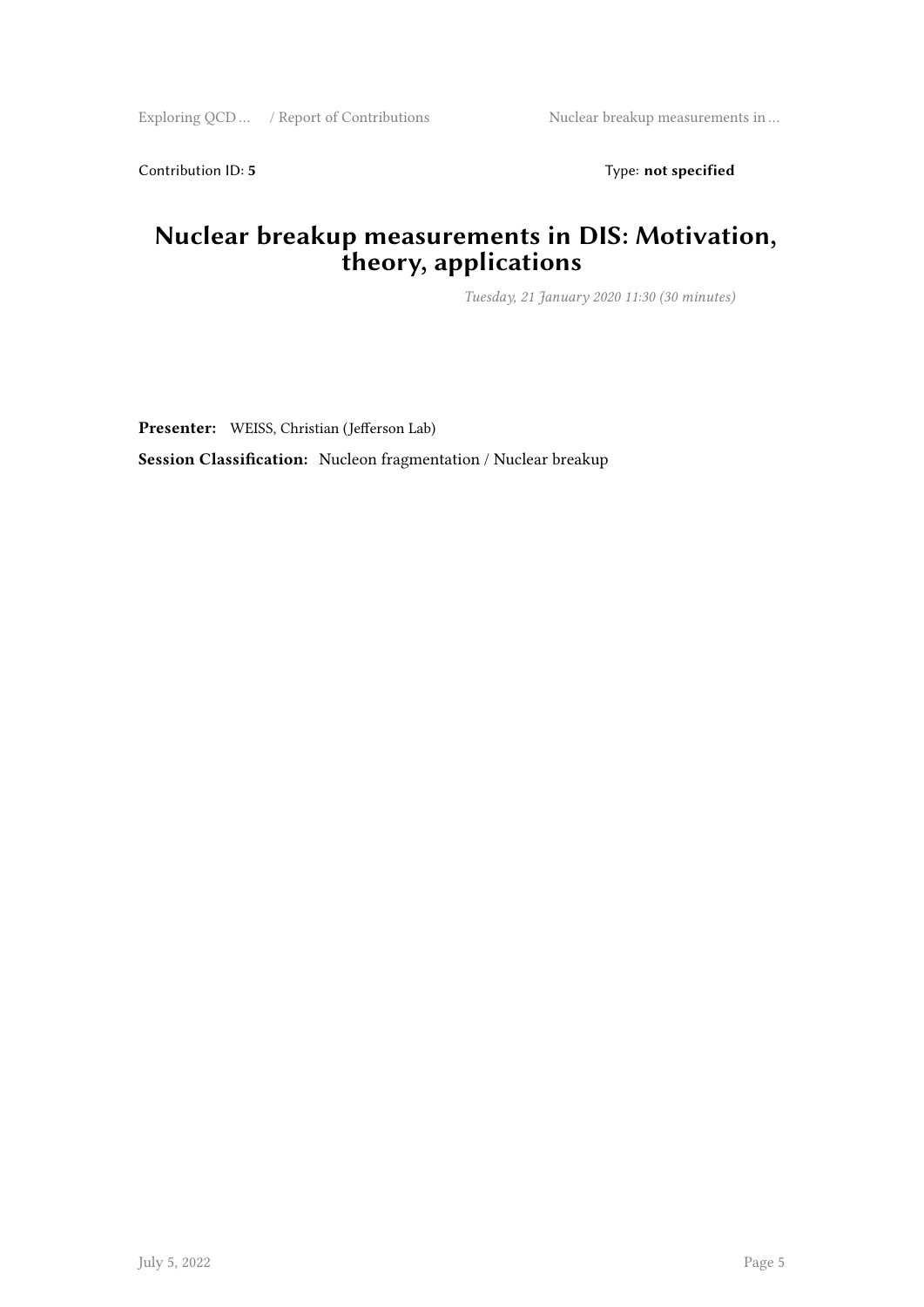Exploring QCD … / Report of Contributions Discussion: Target fragmentation …

Contribution ID: 6 Type: not specified

# **Discussion: Target fragmentation physics with EIC**

*Tuesday, 21 January 2020 12:00 (30 minutes)*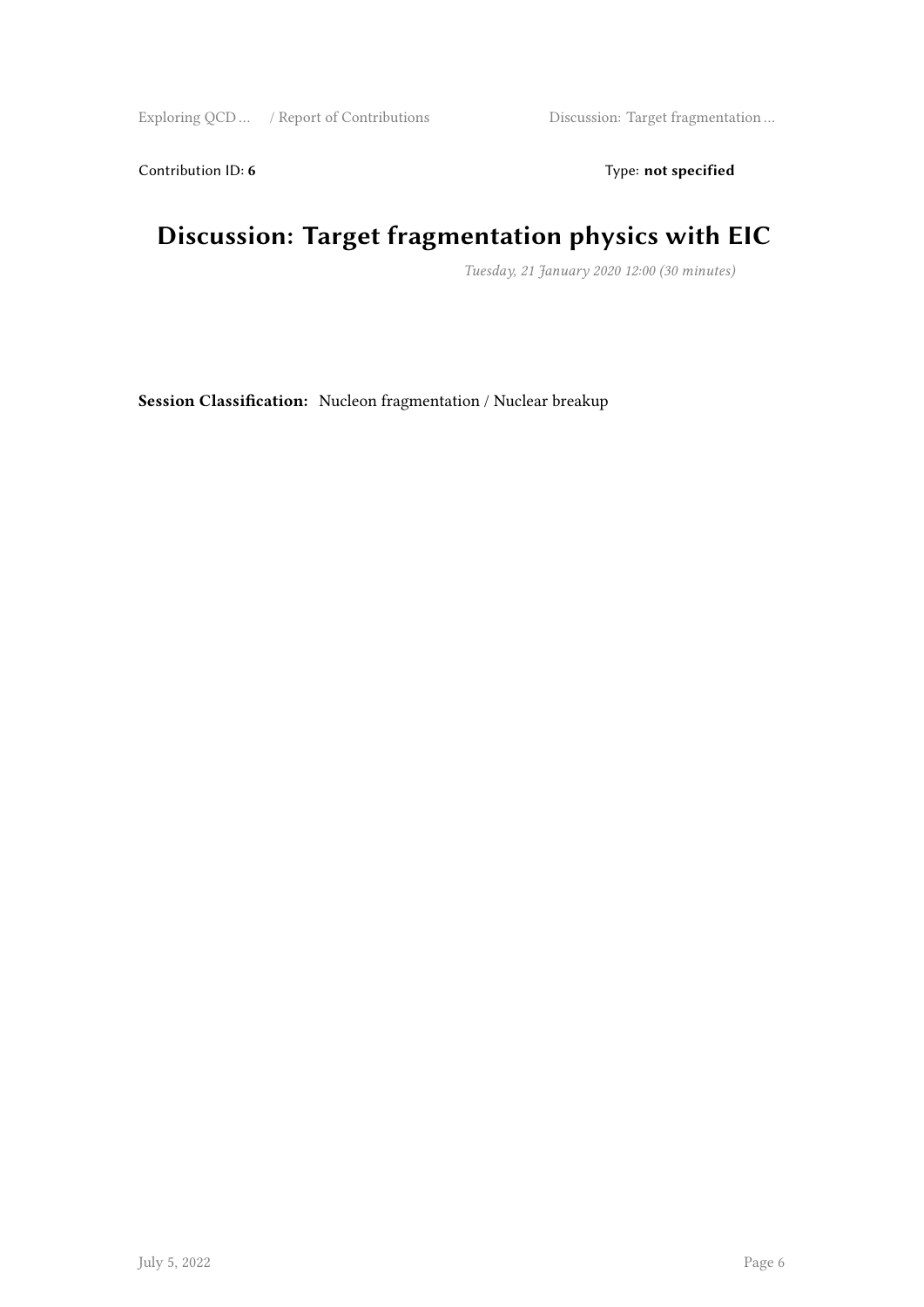Exploring QCD … / Report of Contributions Spin structure measurements with …

Contribution ID: 7 Type: **not specified** 

# **Spin structure measurements with polarized 3He**

**Presenter:** MAXWELL, James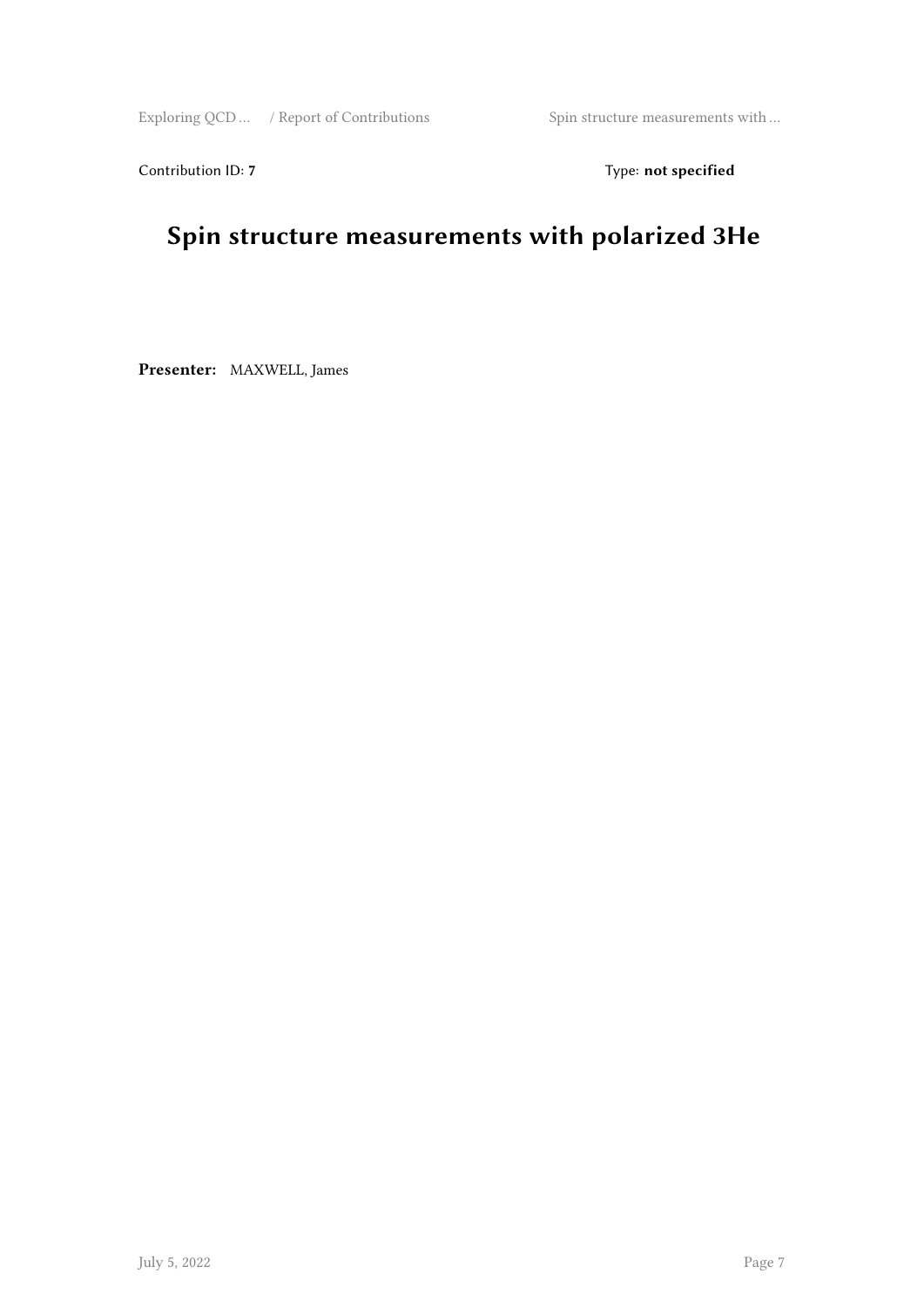Exploring QCD … / Report of Contributions Spin structure measurements with …

Contribution ID: 8 Type: **not specified** 

#### **Spin structure measurements with polarized 3He**

*Tuesday, 21 January 2020 14:00 (40 minutes)*

**Presenter:** MAXWELL, James (Jefferson Lab)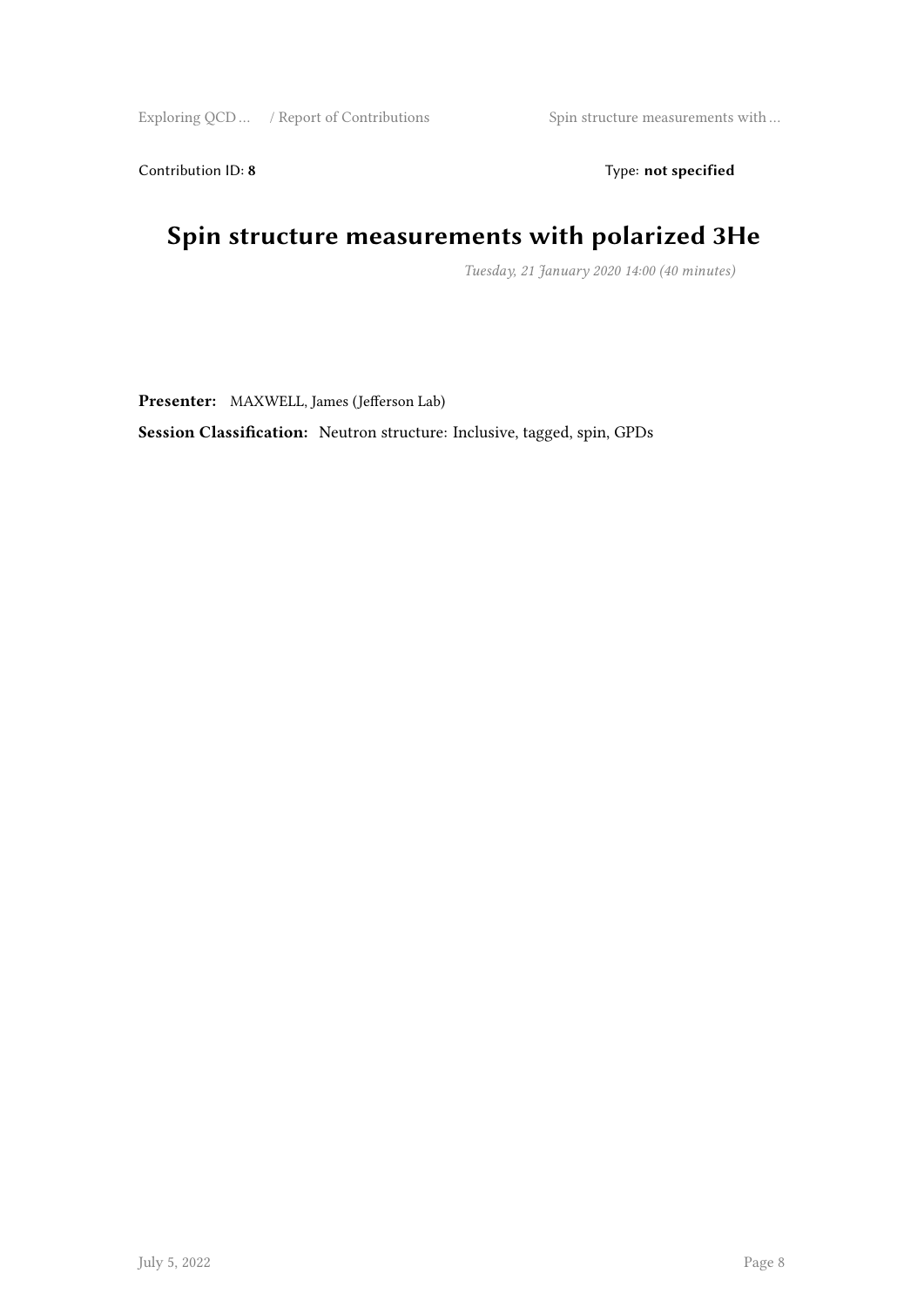Exploring QCD … / Report of Contributions 3He spin structure and intrinsic is …

Contribution ID: 9 Type: **not specified** 

## **3He spin structure and intrinsic isobars**

*Tuesday, 21 January 2020 14:40 (30 minutes)*

**Presenter:** GUZEY, Vadim (Petersburg Nuclear Physics Institute) **Session Classification:** Neutron structure: Inclusive, tagged, spin, GPDs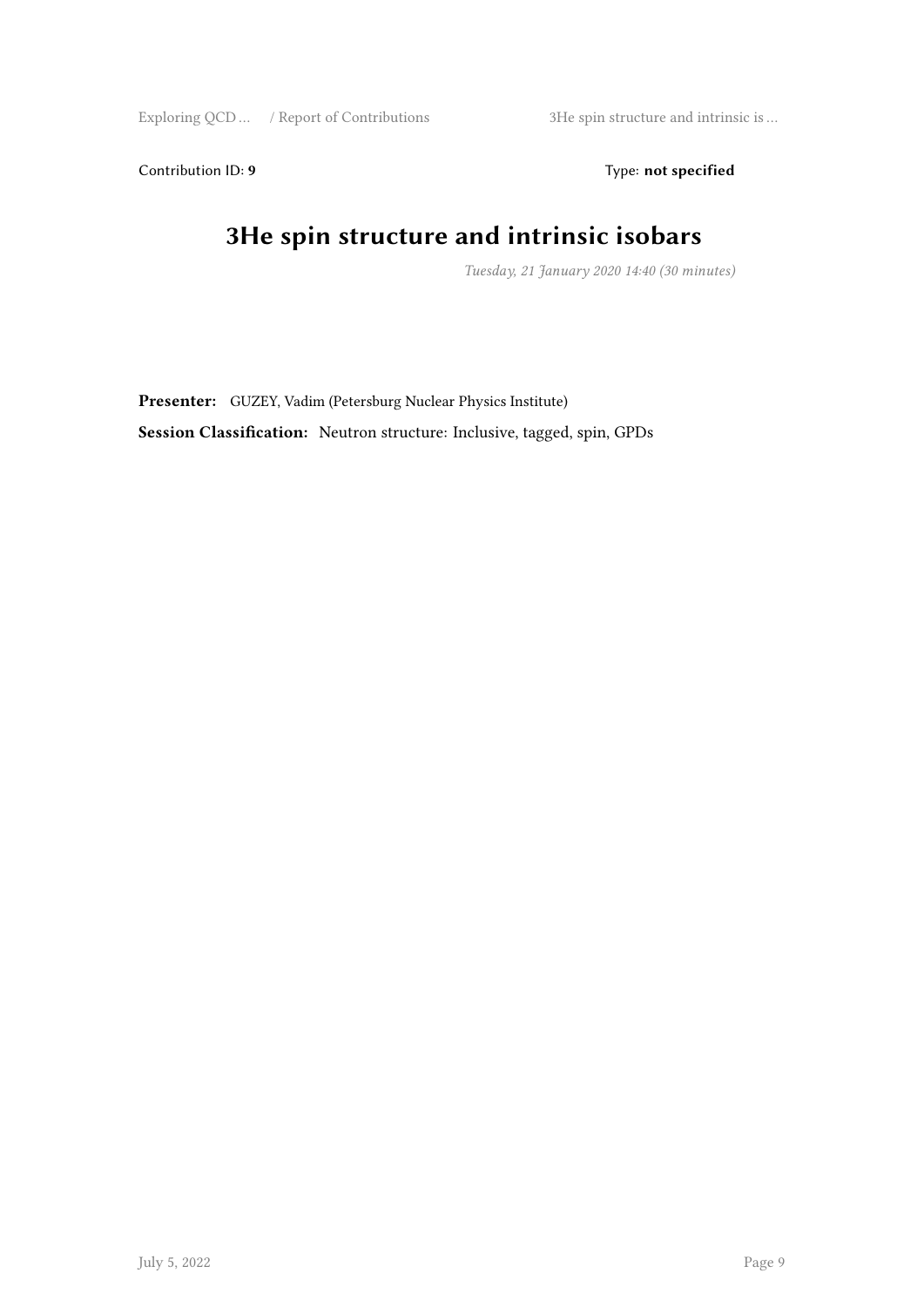Exploring QCD … / Report of Contributions Polarized deuteron DIS with spect …

Contribution ID: 10 Type: not specified

## **Polarized deuteron DIS with spectator tagging**

*Tuesday, 21 January 2020 15:10 (40 minutes)*

Presenter: COSYN, Wim (Ghent University)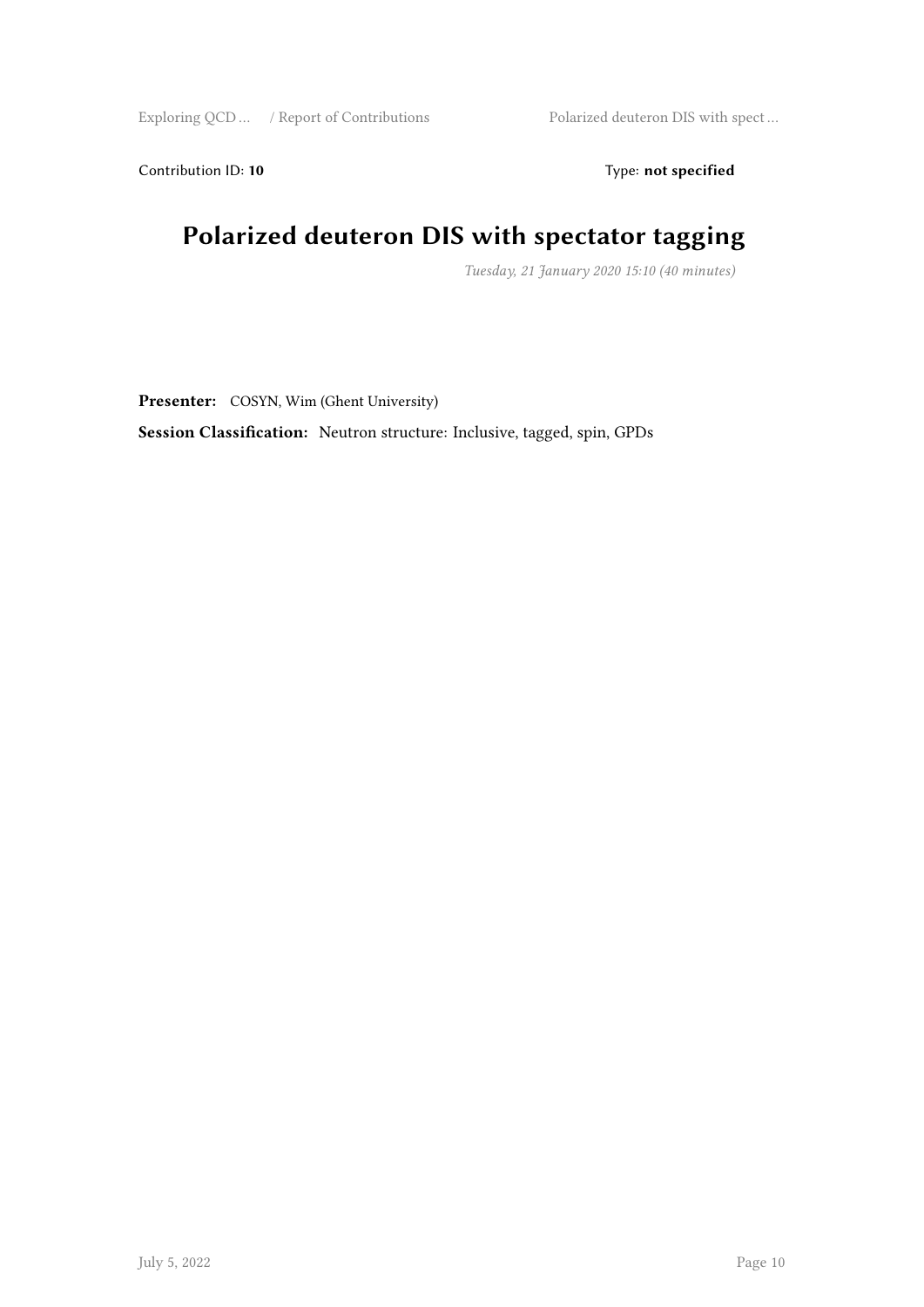Contribution ID: 11 Type: **not specified** 

## **Neutron spin structure from SIDIS and DVCS on 3He**

*Tuesday, 21 January 2020 16:20 (30 minutes)*

**Presenter:** SCOPETTA, Sergio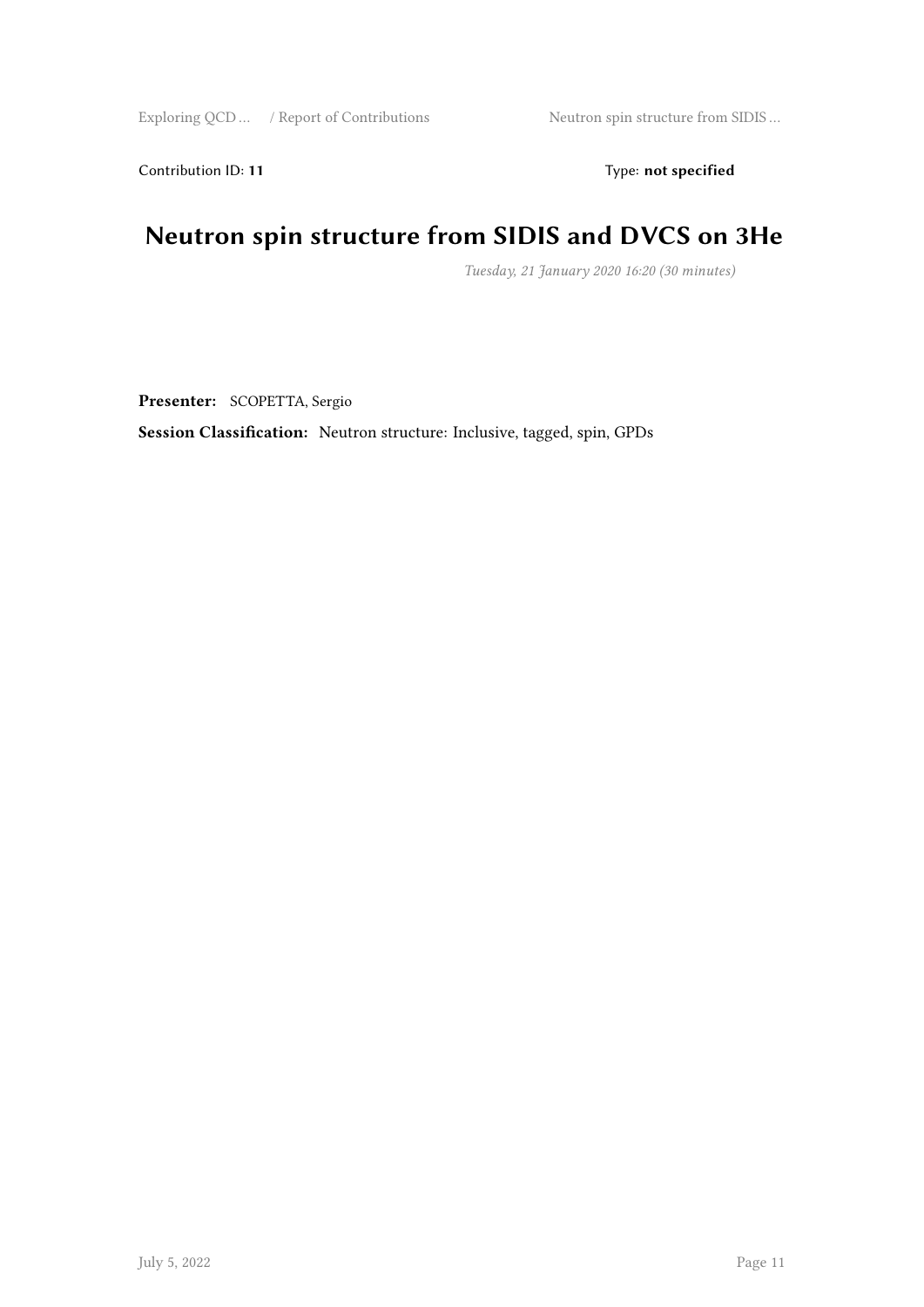Contribution ID: 12 Type: **not specified** 

## **Neutron GPD fixed-target measurements**

*Tuesday, 21 January 2020 16:50 (40 minutes)*

**Presenter:** BISELLI, Angela (Fairfield University)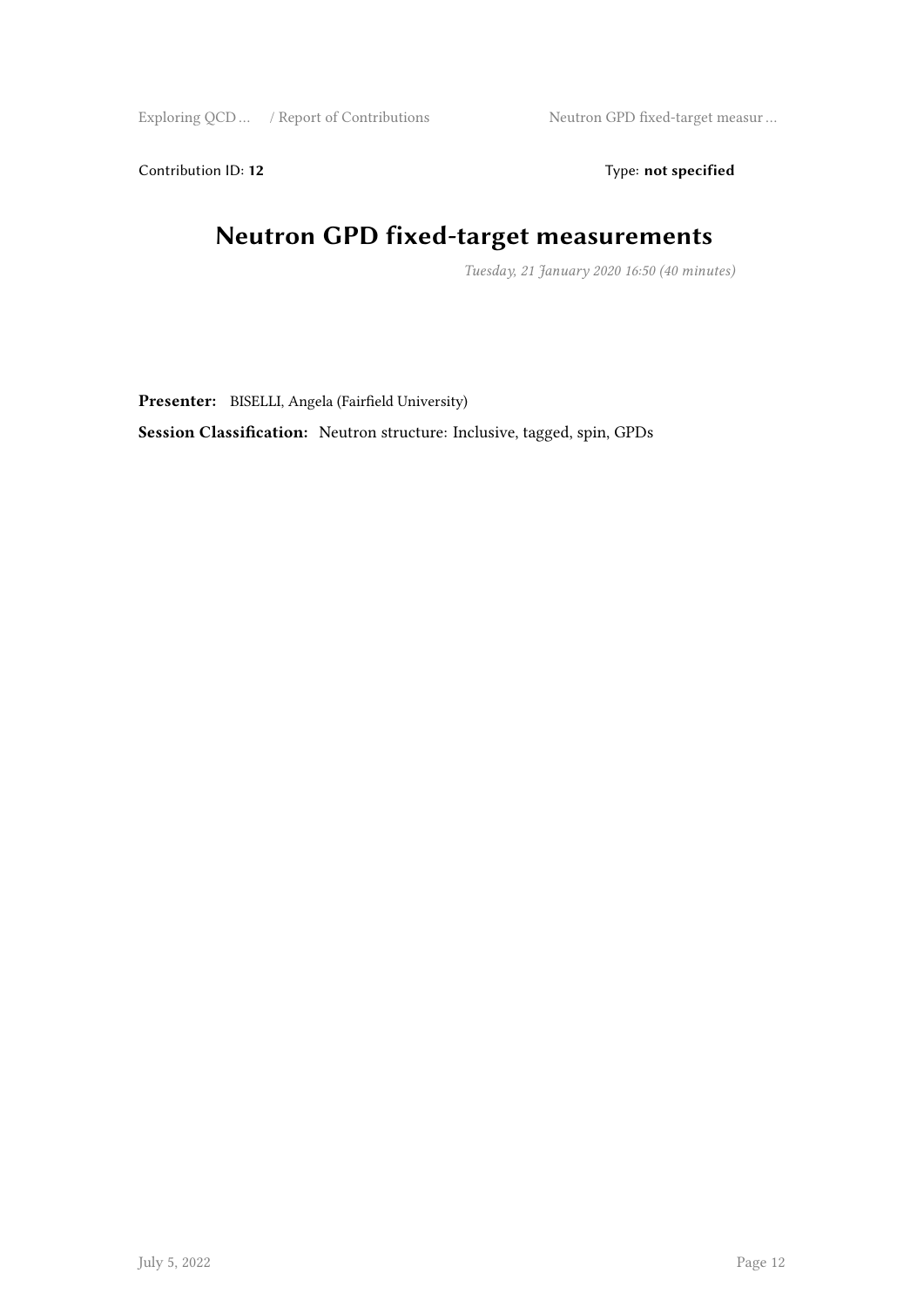Exploring QCD … / Report of Contributions Discussion: Neutron spin structur …

Contribution ID: 13 Type: **not specified** 

## **Discussion: Neutron spin structure with EIC**

*Tuesday, 21 January 2020 17:30 (30 minutes)*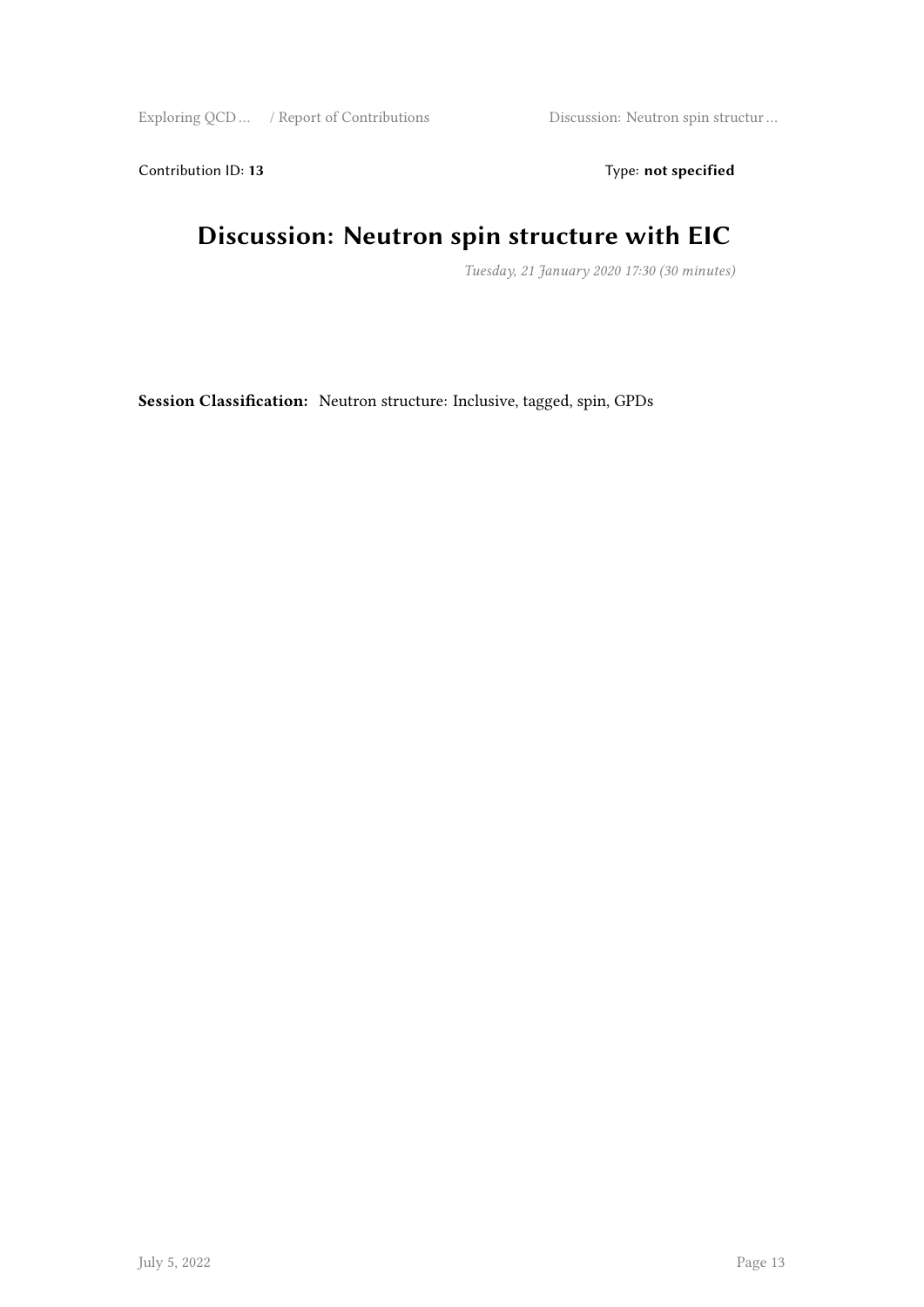Exploring QCD … / Report of Contributions Describing few body systems at th...

Contribution ID: 14 Type: **not specified** 

#### **Describing few body systems at the limit of nucleonic DoF**

*Wednesday, 22 January 2020 09:00 (30 minutes)*

**Presenter:** SARGSIAN, Misak (Florida International University) **Session Classification:** SRC: Nucleonic degrees of freedom, nuclear core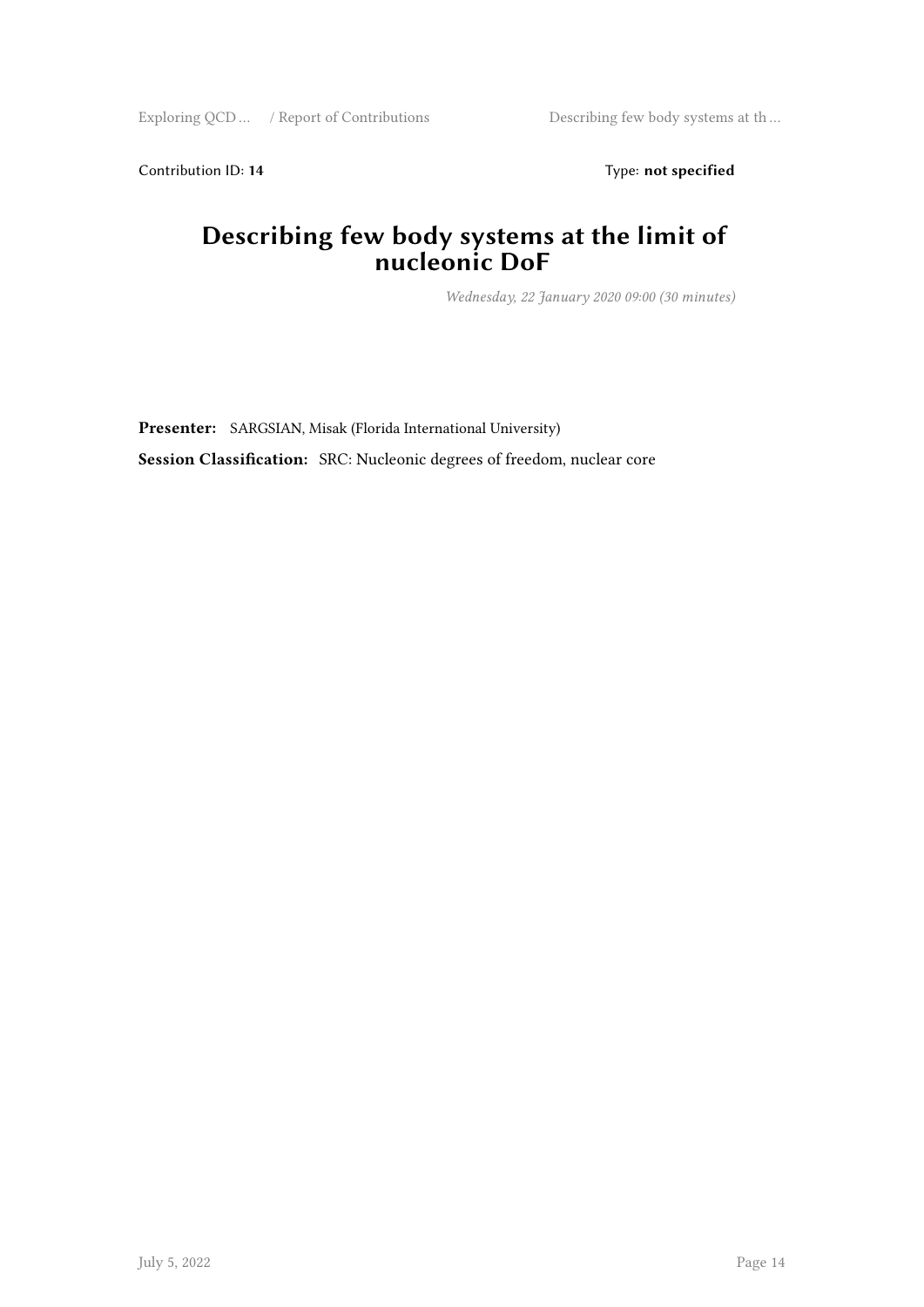Exploring QCD … / Report of Contributions Probing the deuteron at extremely …

Contribution ID: 15 Type: **not specified** 

#### **Probing the deuteron at extremely large internal momenta**

*Wednesday, 22 January 2020 09:30 (30 minutes)*

**Presenter:** BOEGLIN, Werner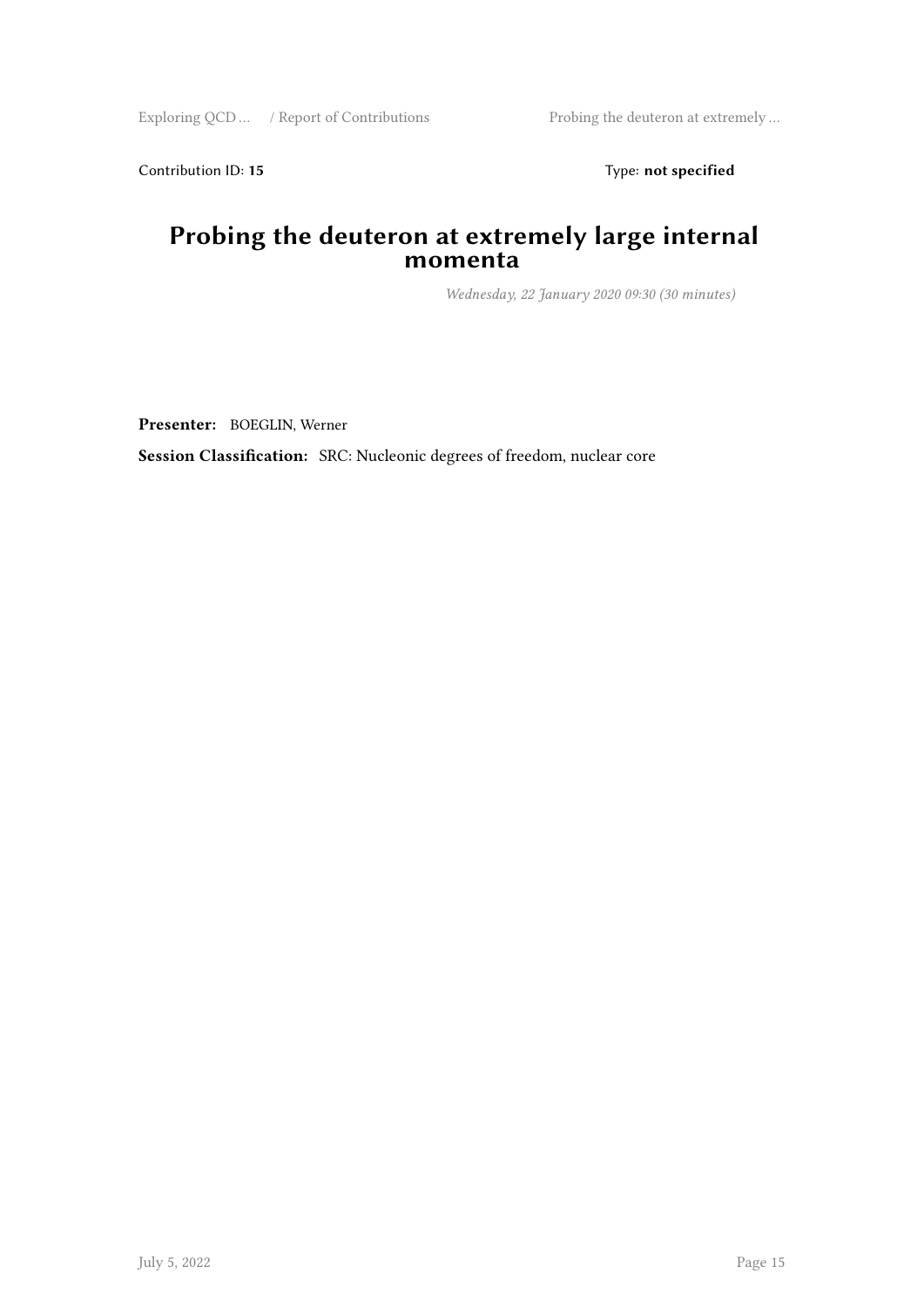Exploring QCD … / Report of Contributions Introduction to short-range correl …

Contribution ID: 16 Type: not specified

# **Introduction to short-range correlations**

*Wednesday, 22 January 2020 10:00 (30 minutes)*

**Presenter:** PIASETZKY, Eli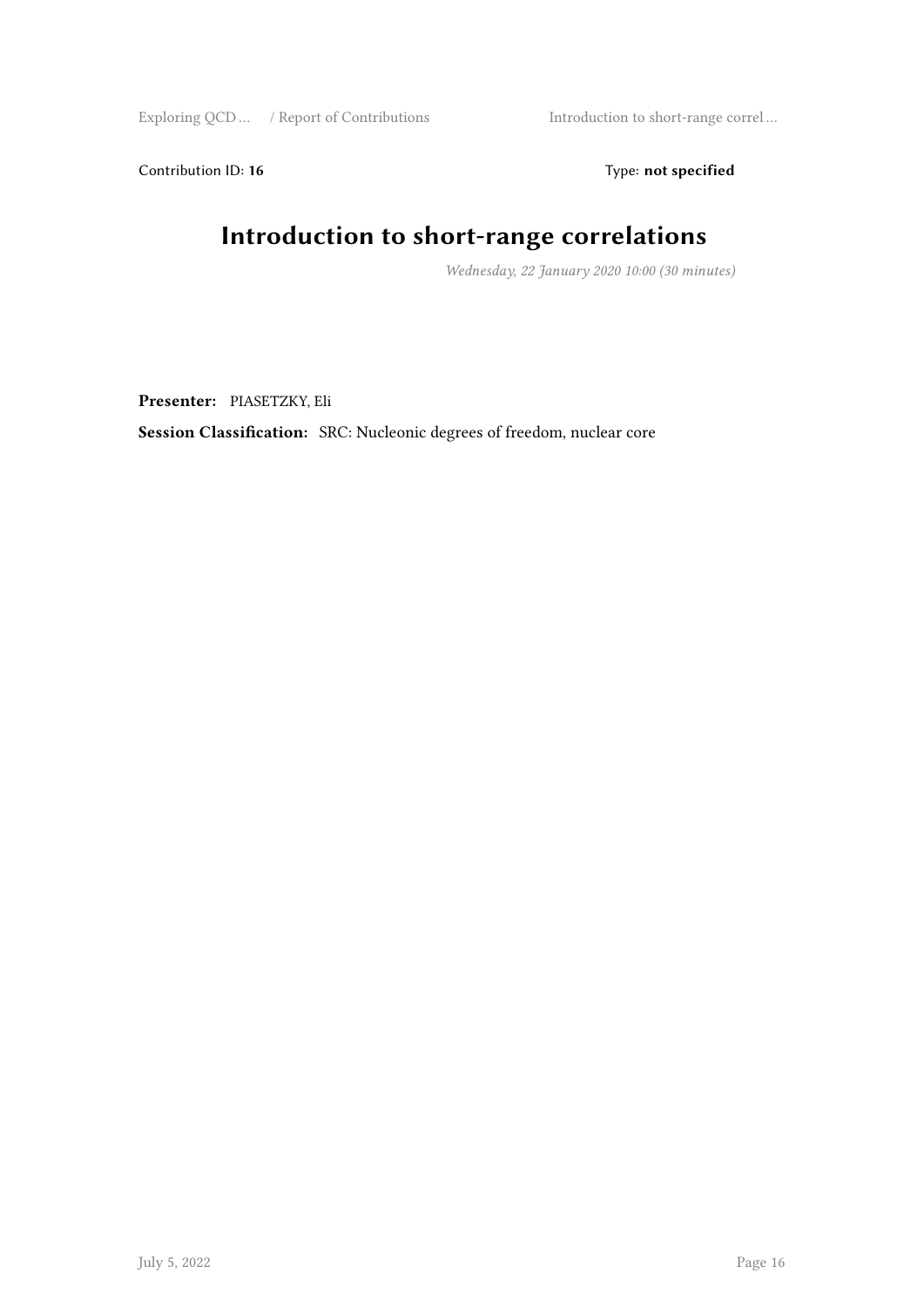Exploring QCD … / Report of Contributions Contact formalism and SRC unive …

Contribution ID: 17 Type: **not specified** 

## **Contact formalism and SRC universality**

*Wednesday, 22 January 2020 10:50 (20 minutes)*

**Presenter:** CRUZ TORRES, Reynier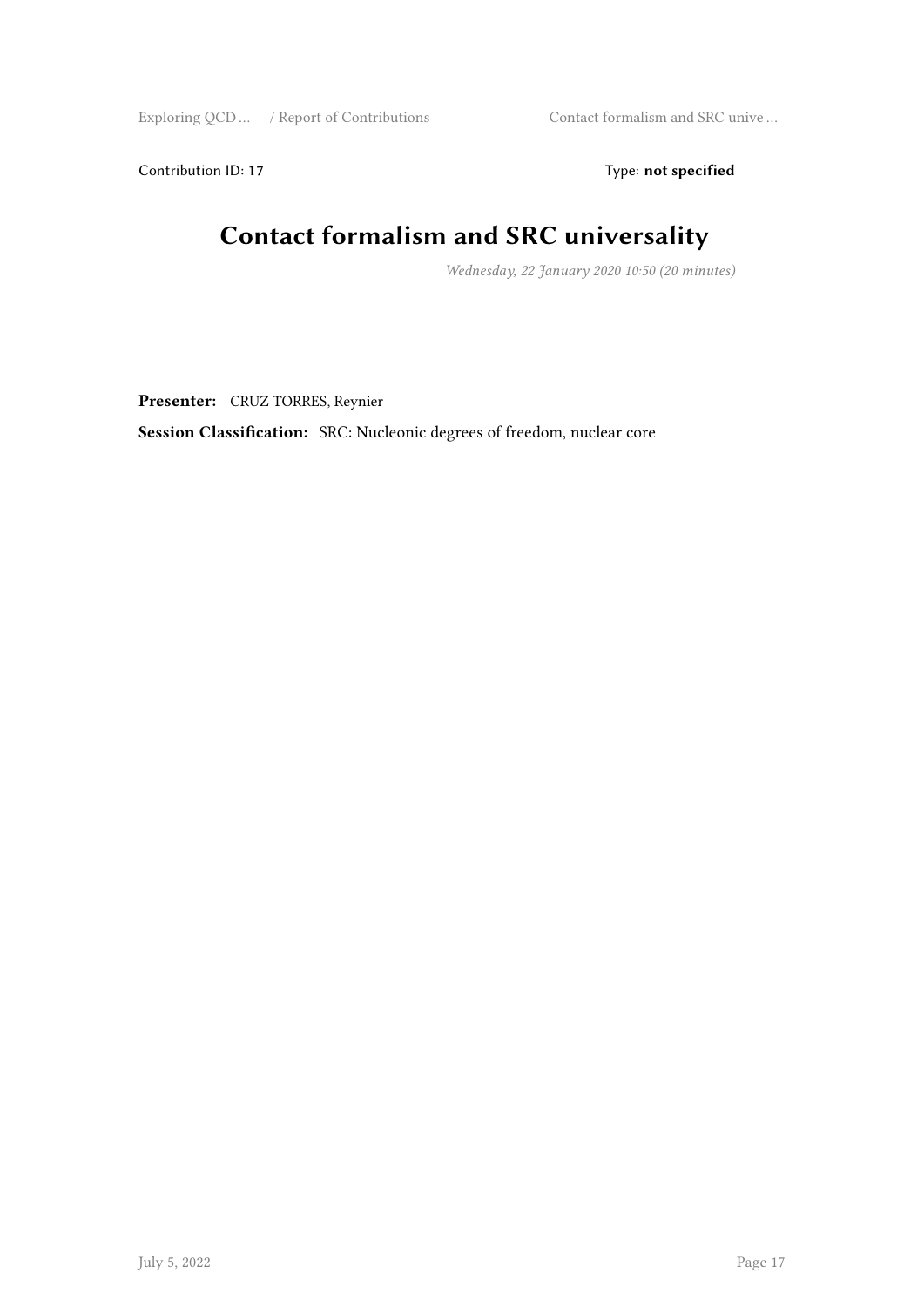Exploring QCD … / Report of Contributions SRC and the core of the NN intera …

Contribution ID: 18 Type: not specified

## **SRC and the core of the NN interaction**

*Wednesday, 22 January 2020 11:10 (20 minutes)*

**Presenter:** PYBUS, Jackson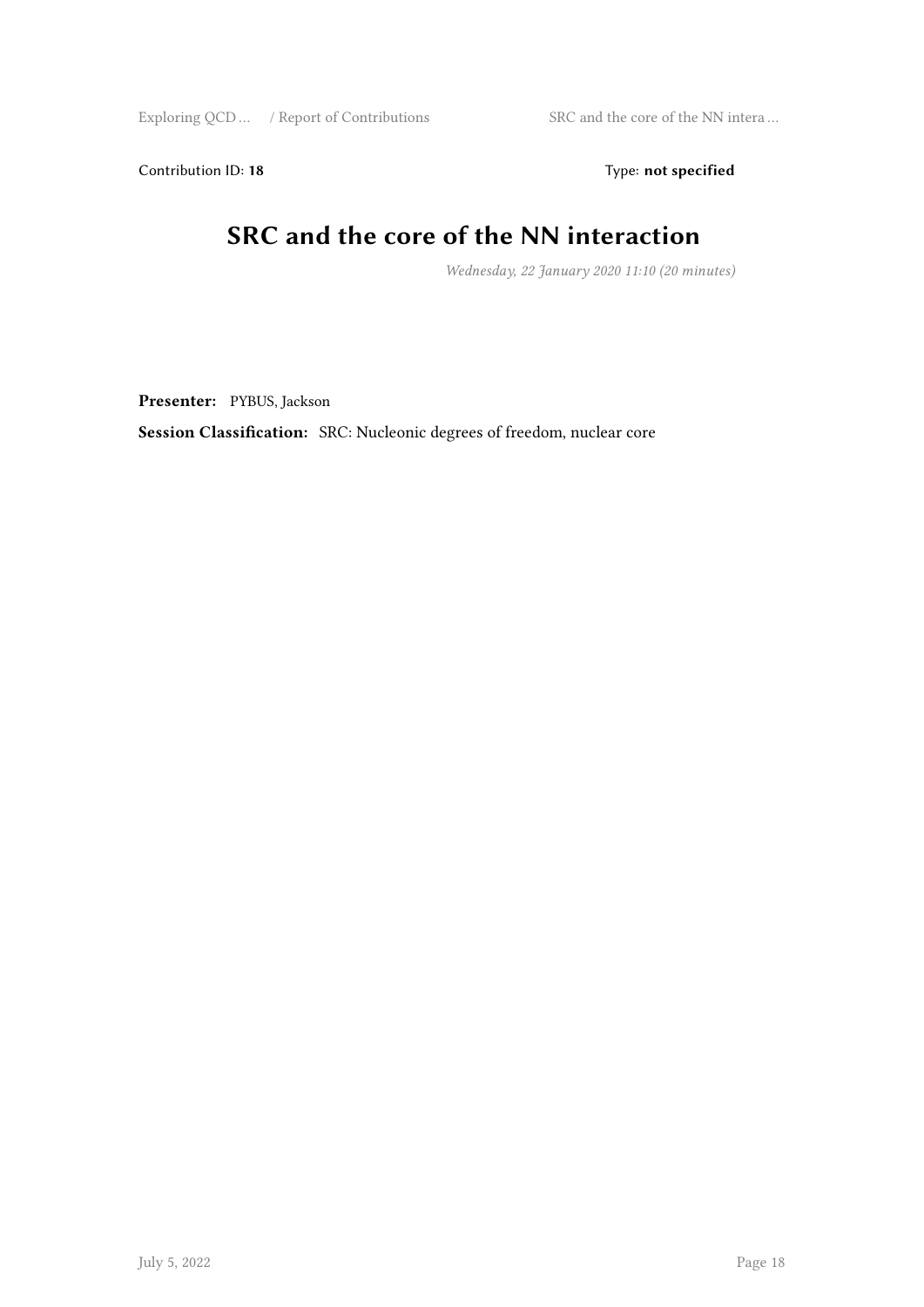Exploring QCD … / Report of Contributions SRC scaling at  $x > 1$ 

Contribution ID: 19 Type: **not specified** 

# **SRC scaling at x > 1**

*Wednesday, 22 January 2020 11:30 (20 minutes)*

**Presenter:** DENNISTON, Andrew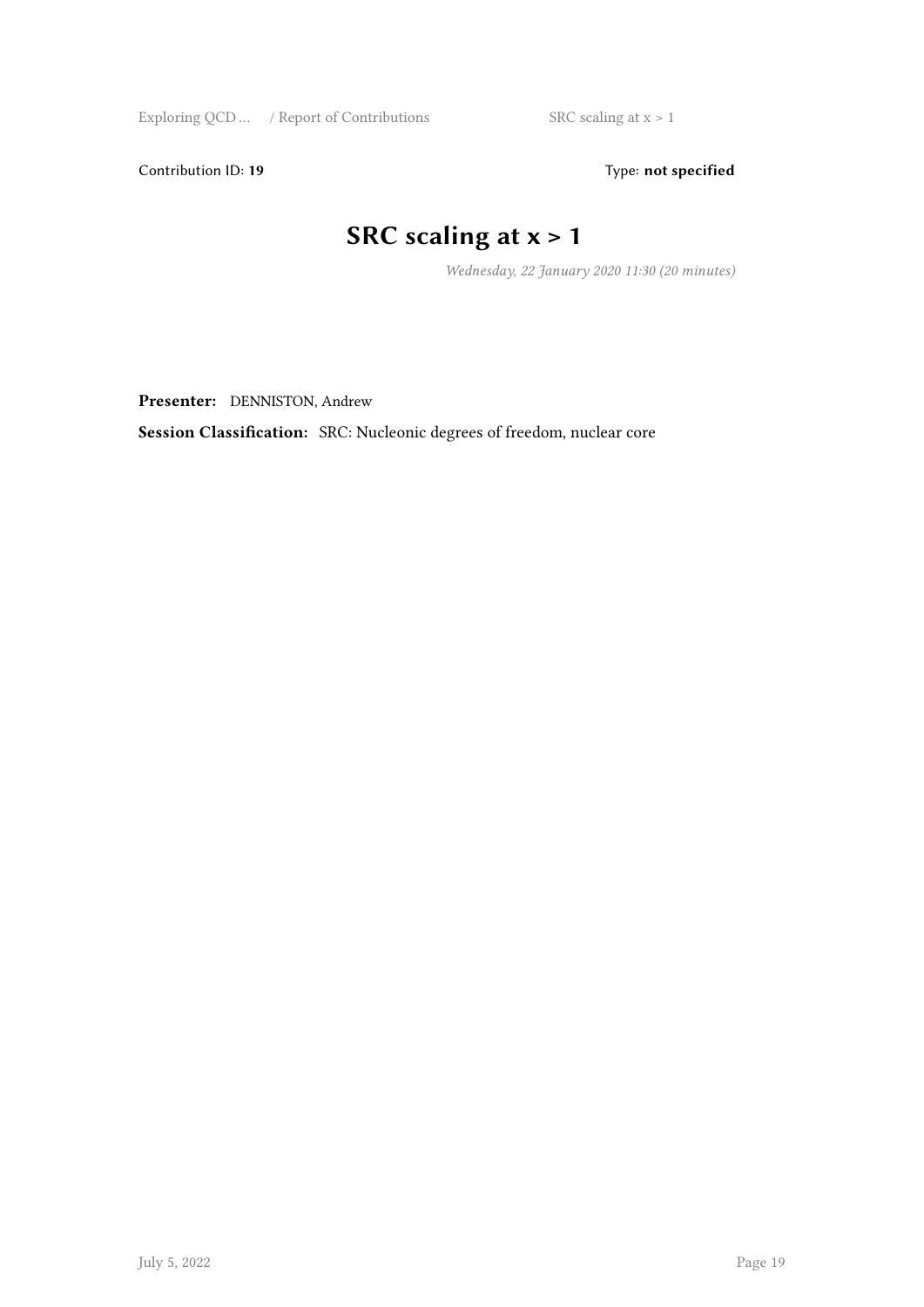Contribution ID: 20 Type: **not specified** 

# **JLab A=3 (e,e'p) experiment**

*Wednesday, 22 January 2020 11:50 (20 minutes)*

**Presenter:** NGUYEN, Dien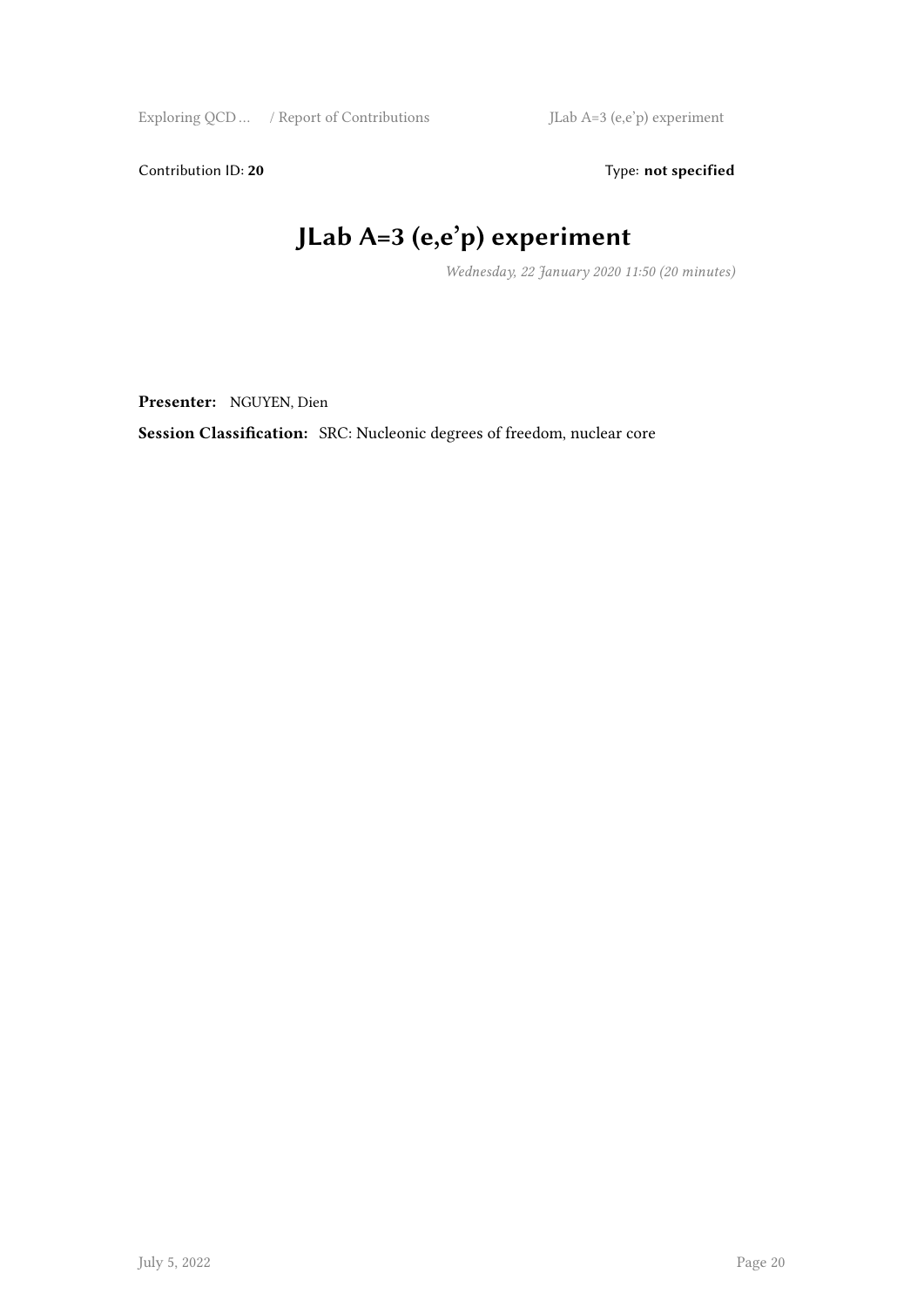Exploring QCD … / Report of Contributions Discussion: SRC, nuclear core, con …

Contribution ID: 21 Type: **not specified** 

## **Discussion: SRC, nuclear core, contact formalism**

*Wednesday, 22 January 2020 12:10 (50 minutes)*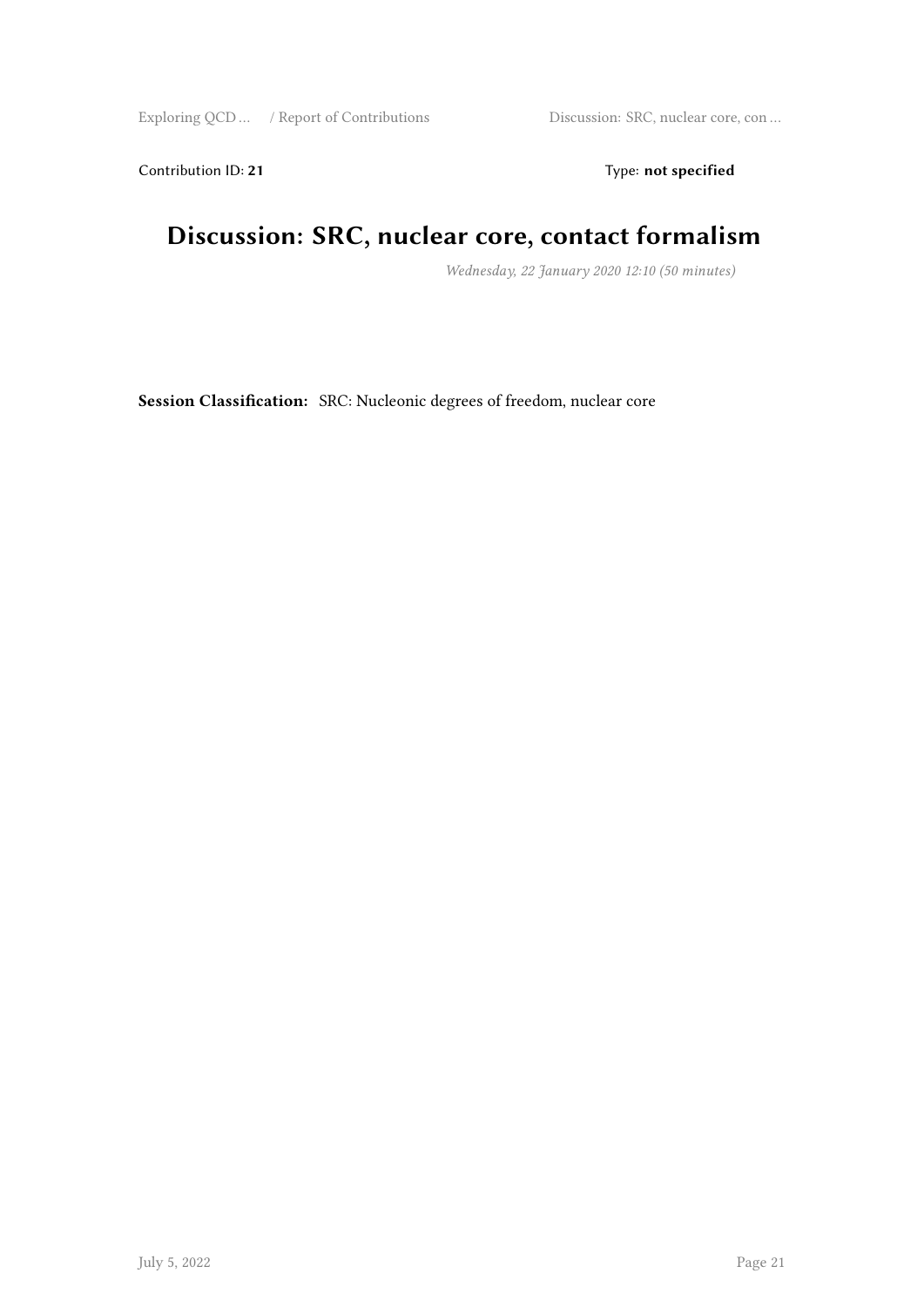Exploring QCD … / Report of Contributions Toward 3N correlations

Contribution ID: 22 Type: **not specified** 

## **Toward 3N correlations**

*Wednesday, 22 January 2020 14:00 (40 minutes)*

**Presenter:** DAY, Donal

**Session Classification:** SRC: 3N Correlations / Nuclear pions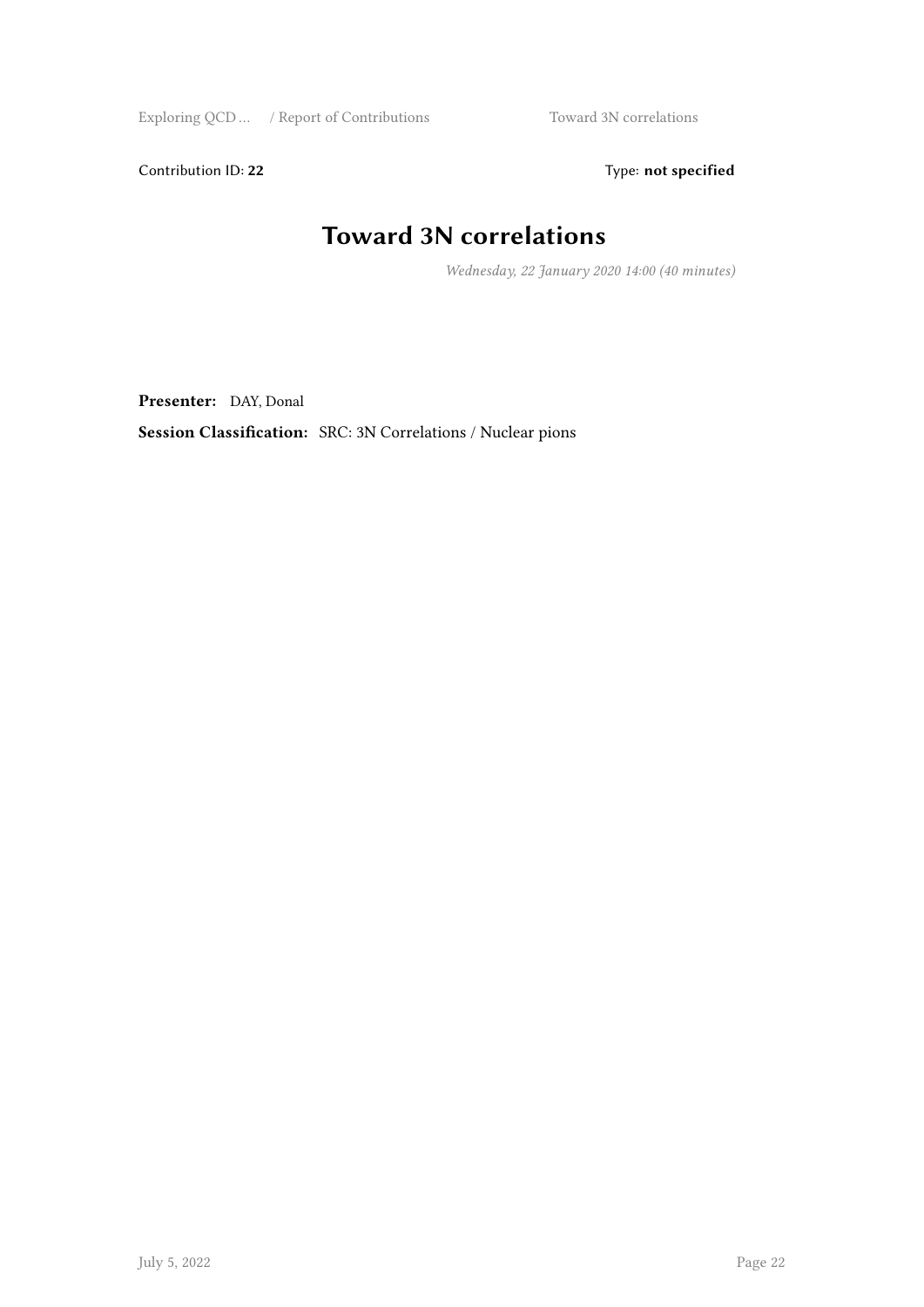Exploring QCD … / Report of Contributions Seeing nuclear pions at EIC

Contribution ID: 23 Type: **not specified** 

# **Seeing nuclear pions at EIC**

*Wednesday, 22 January 2020 14:40 (40 minutes)*

**Presenter:** MILLER, Gerald (UW)

**Session Classification:** SRC: 3N Correlations / Nuclear pions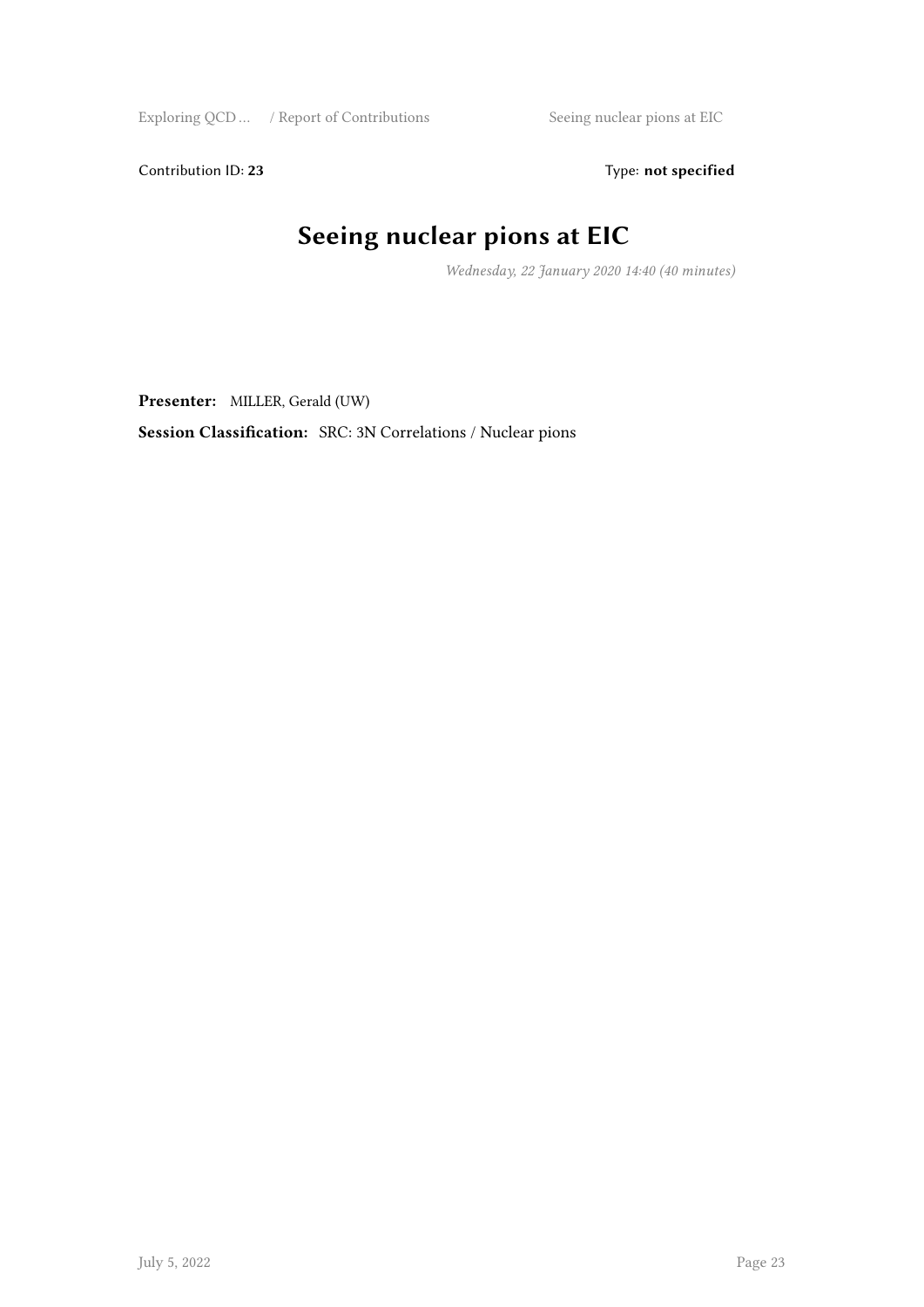Contribution ID: 24 Type: **not specified** 

#### **Inclusive electron scattering results with JLab 6 and 12 GeV**

*Wednesday, 22 January 2020 15:50 (40 minutes)*

**Presenter:** ARRINGTON, John (Argonne National Lab) **Session Classification:** SRC: SRC-EMC Connection / Gluonic structure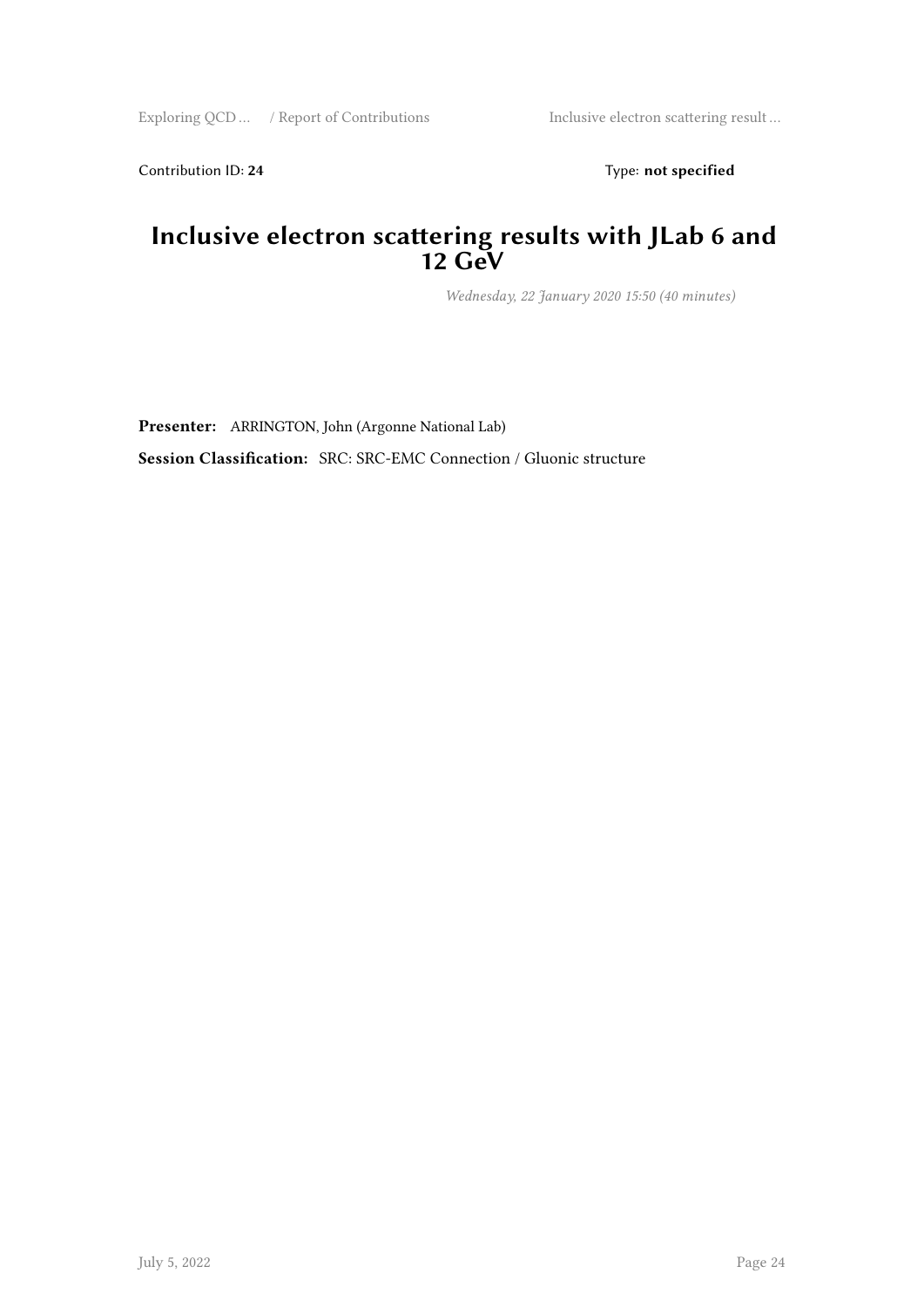Exploring QCD ... / Report of Contributions EMC-SRC connection and free neu ...

Contribution ID: 25 Type: **not specified** 

#### **EMC-SRC connection and free neutron structure**

*Wednesday, 22 January 2020 16:30 (40 minutes)*

**Presenter:** SEGARRA, Efrain (Massachusetts Institute of Technology) **Session Classification:** SRC: SRC-EMC Connection / Gluonic structure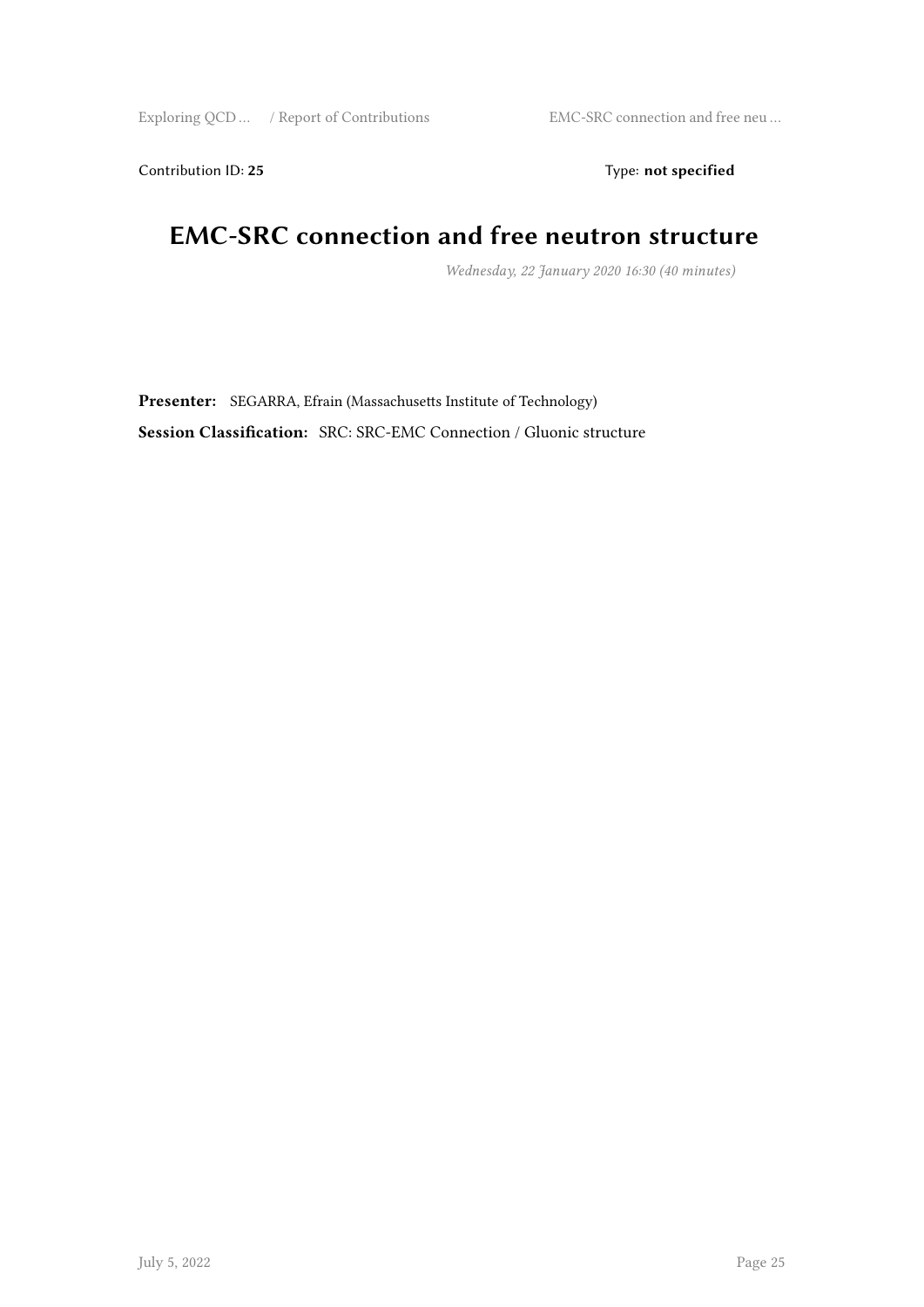Exploring QCD … / Report of Contributions Gluonic structure of SRCs from …

Contribution ID: 26 Type: **not specified** 

#### **Gluonic structure of SRCs from high-momentum deuteron breakup**

*Wednesday, 22 January 2020 17:10 (40 minutes)*

**Presenter:** VENUGOPALAN, Raju (BNL)

**Session Classification:** SRC: SRC-EMC Connection / Gluonic structure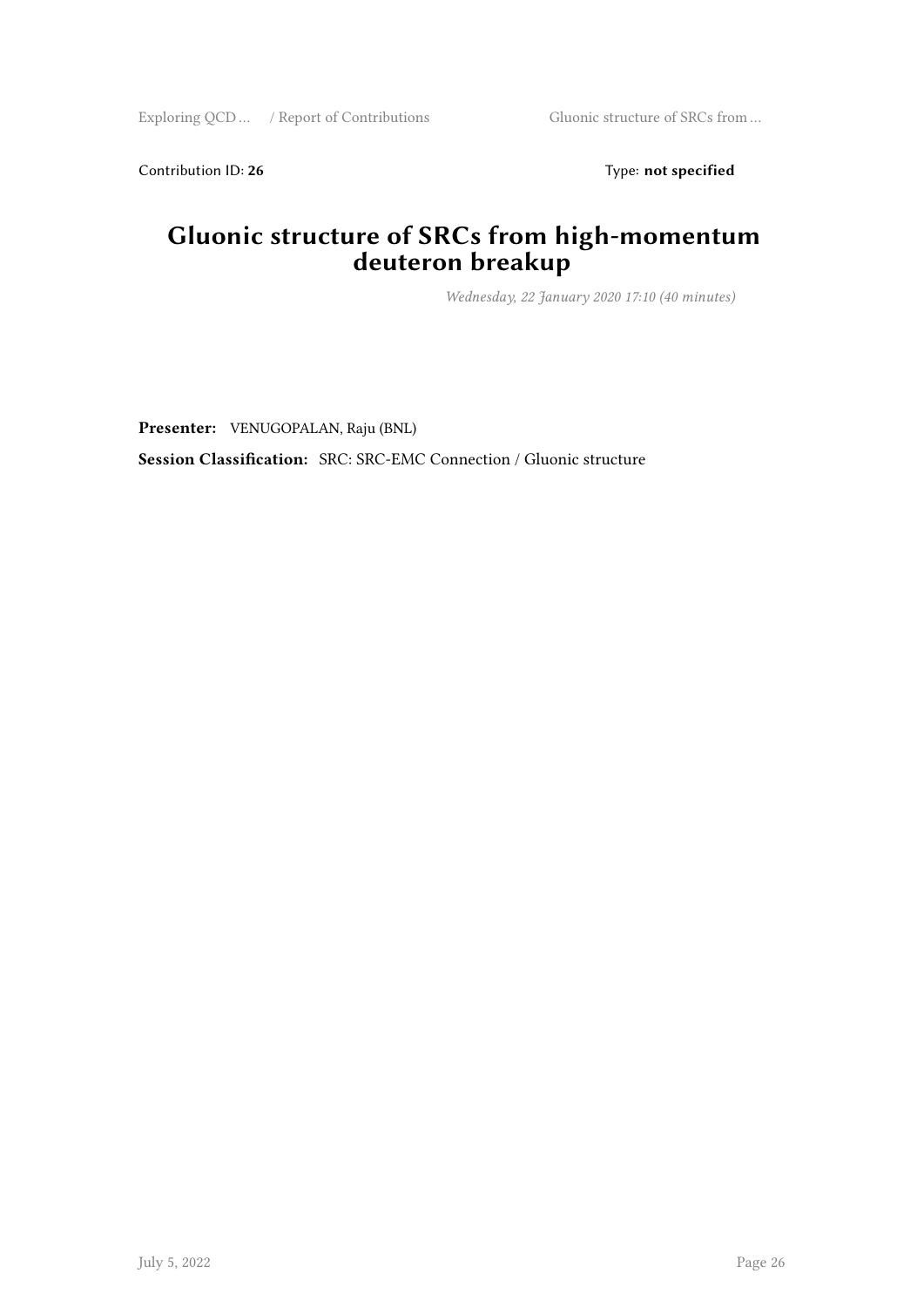Exploring QCD … / Report of Contributions Discussion: SRC studies with EIC

Contribution ID: 27 Type: **not specified** 

# **Discussion: SRC studies with EIC**

*Wednesday, 22 January 2020 17:50 (40 minutes)*

**Session Classification:** SRC: SRC-EMC Connection / Gluonic structure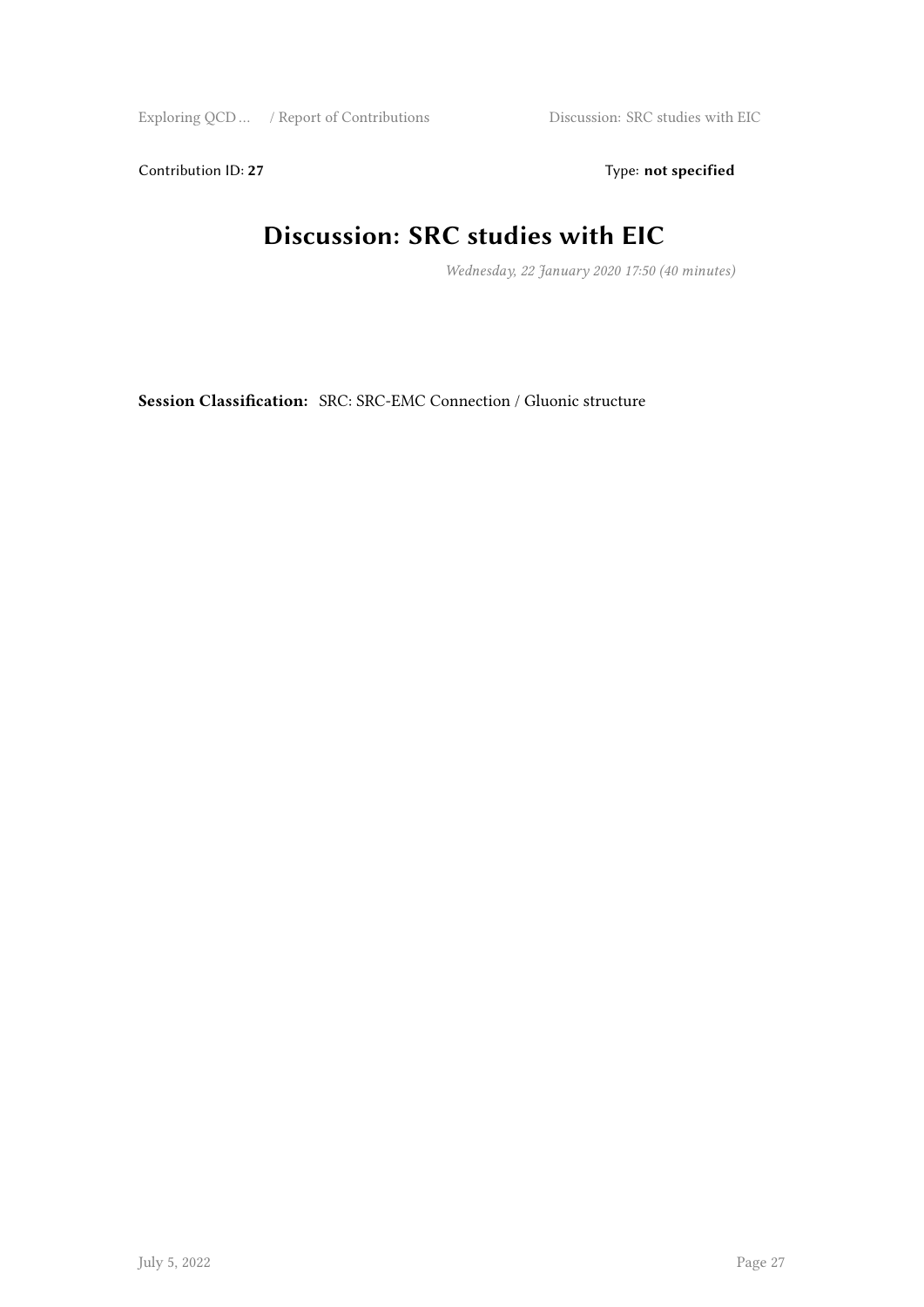Contribution ID: 28 Type: **not specified** 

# **Dinner**

*Wednesday, 22 January 2020 19:00 (2 hours)*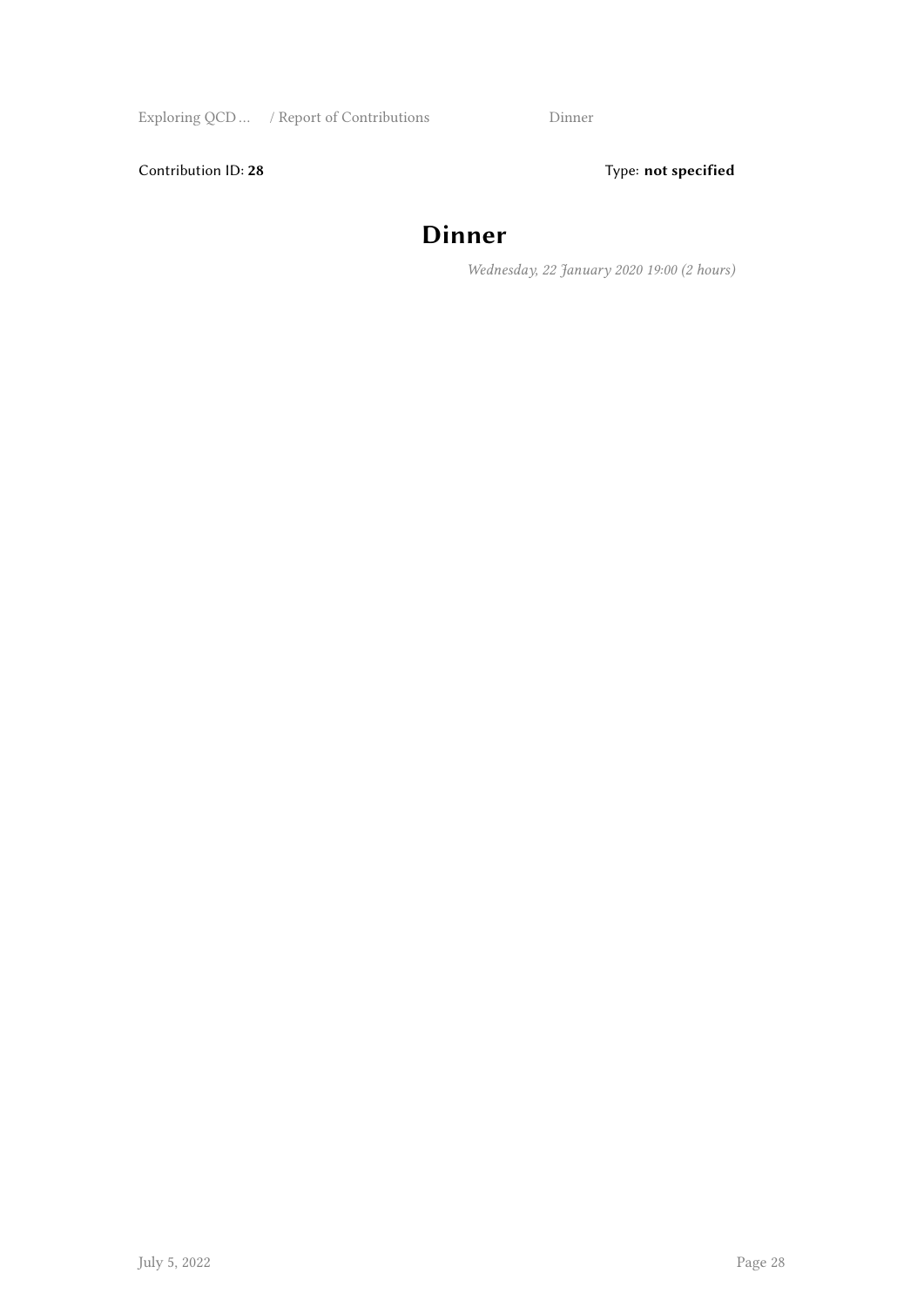Contribution ID: 29 Type: **not specified** 

## **Exclusive J/psi production on light nuclei**

*Thursday, 23 January 2020 09:00 (40 minutes)*

**Presenter:** JOOSTEN, Sylvester (Temple University) **Session Classification:** Gluonic structure / Coherent processes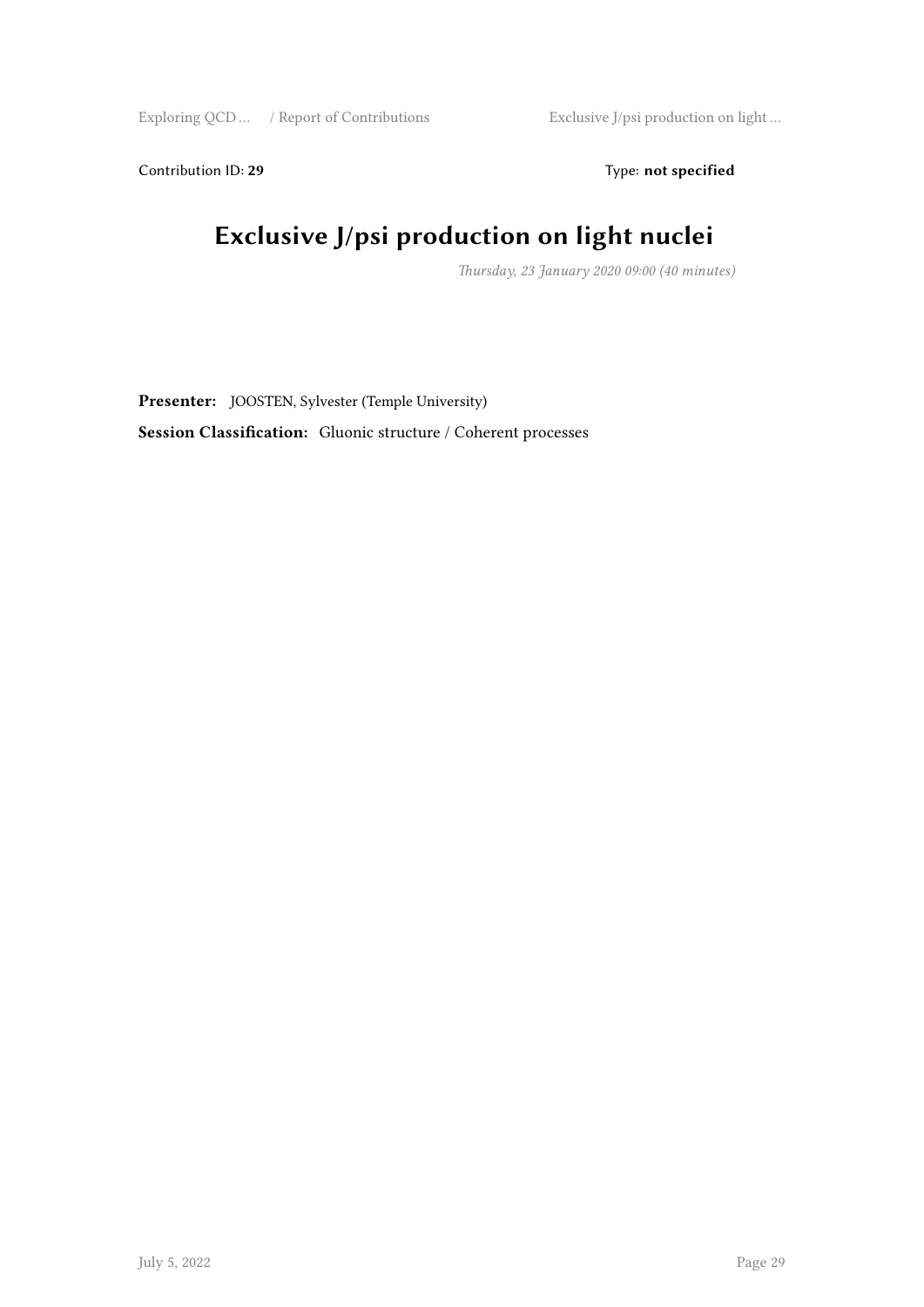Contribution ID: 30 Type: **not specified** 

#### **Discussion: Coherent processes on light nuclei with EIC**

*Thursday, 23 January 2020 09:40 (20 minutes)*

**Session Classification:** Gluonic structure / Coherent processes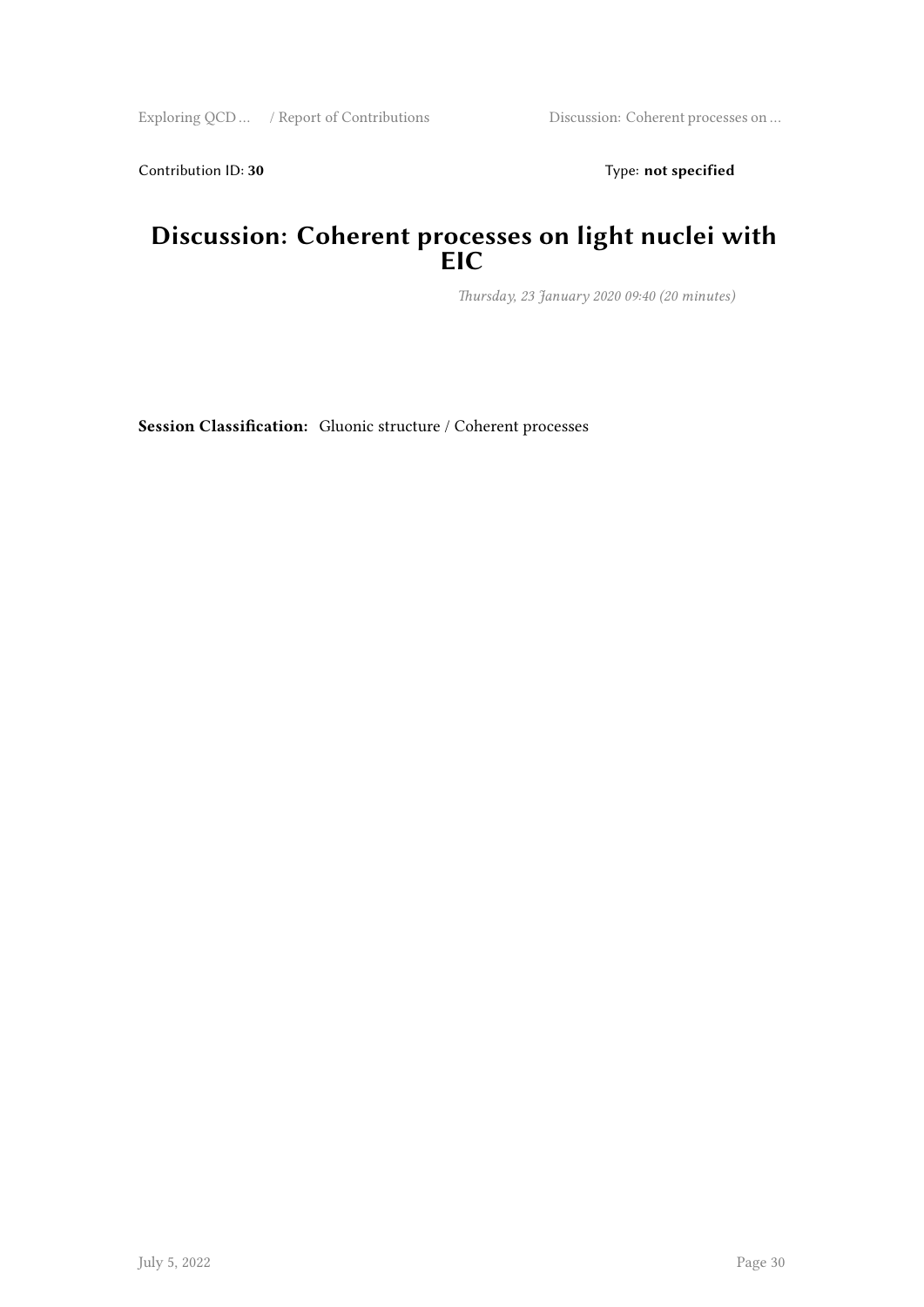Exploring QCD … / Report of Contributions DVCS on He nuclei

Contribution ID: 31 Type: **not specified** 

# **DVCS on He nuclei**

*Thursday, 23 January 2020 13:30 (30 minutes)*

**Presenter:** SCOPETTA, Sergio

**Session Classification:** Coherent processes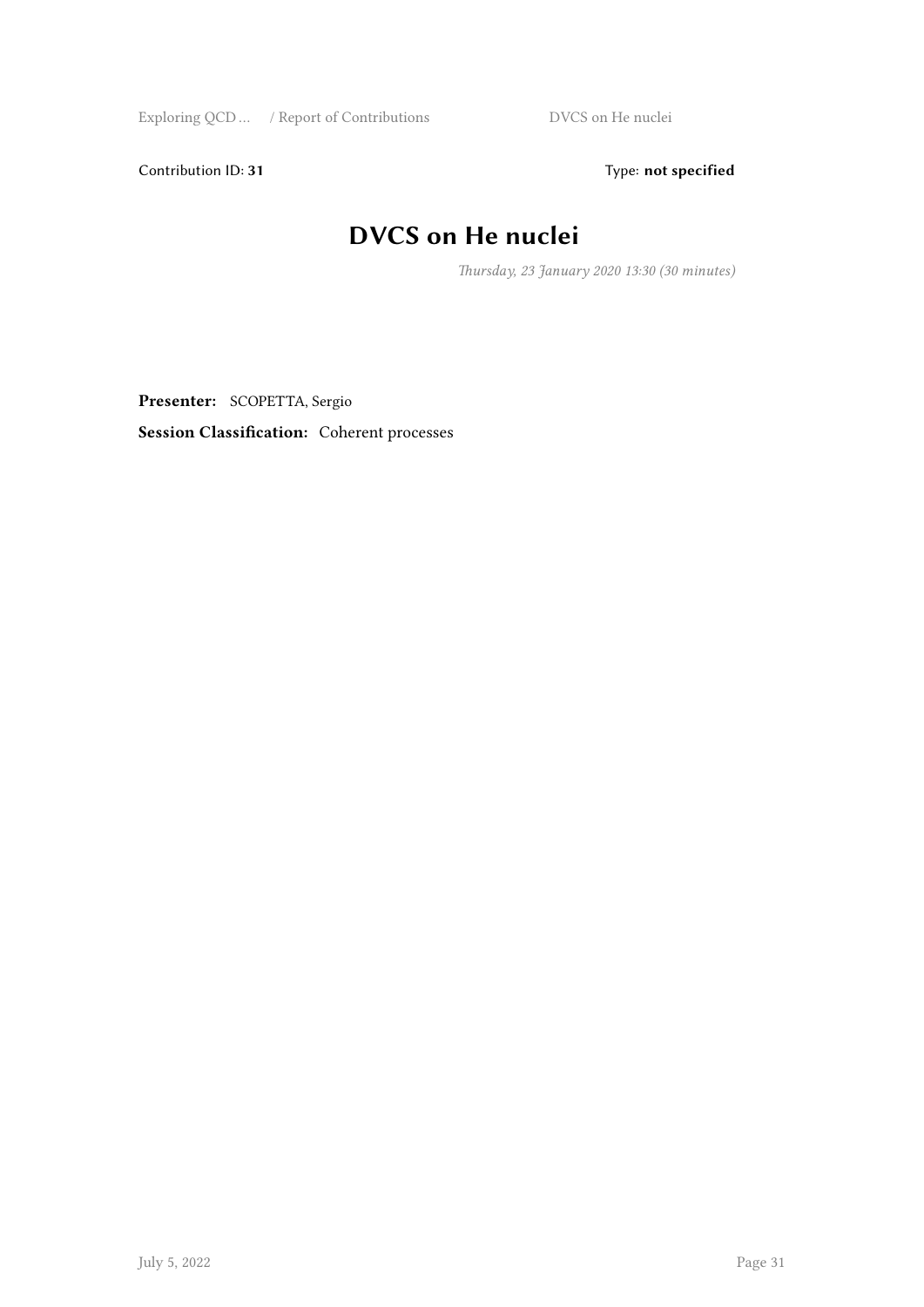Exploring QCD … / Report of Contributions Partonic structure of tensor- …

Contribution ID: 32 Type: **not specified** 

## **Partonic structure of tensor-polarized deuteron**

*Thursday, 23 January 2020 14:00 (40 minutes)*

**Presenter:** KUMANO, Shunzo (KEK)

**Session Classification:** Tensor polarization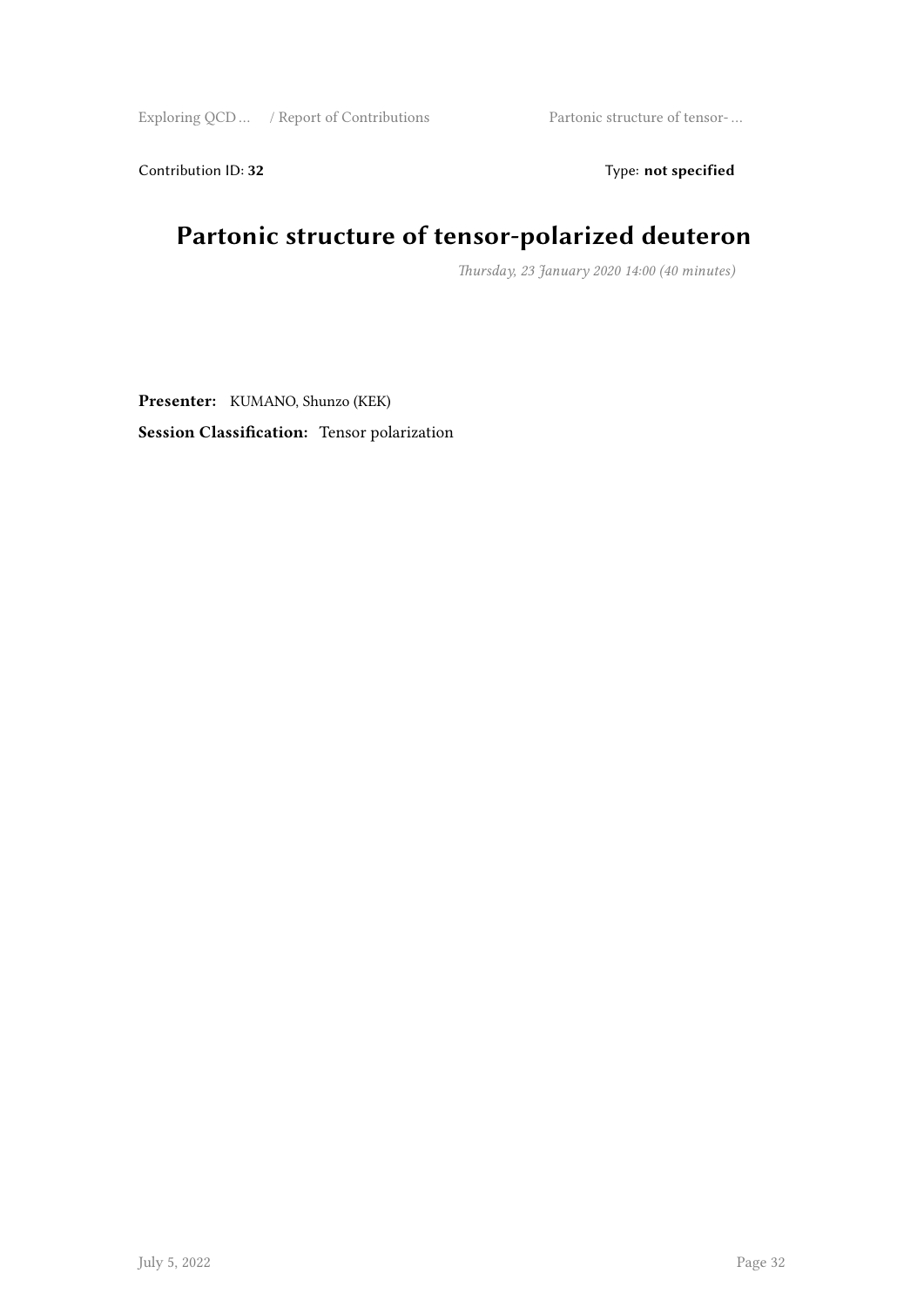Exploring QCD … / Report of Contributions Tensor polarized deuteron target d …

Contribution ID: 33 Type: **not specified** 

## **Tensor polarized deuteron target development**

*Thursday, 23 January 2020 14:40 (30 minutes)*

**Presenter:** SLIFER, Karl

**Session Classification:** Tensor polarization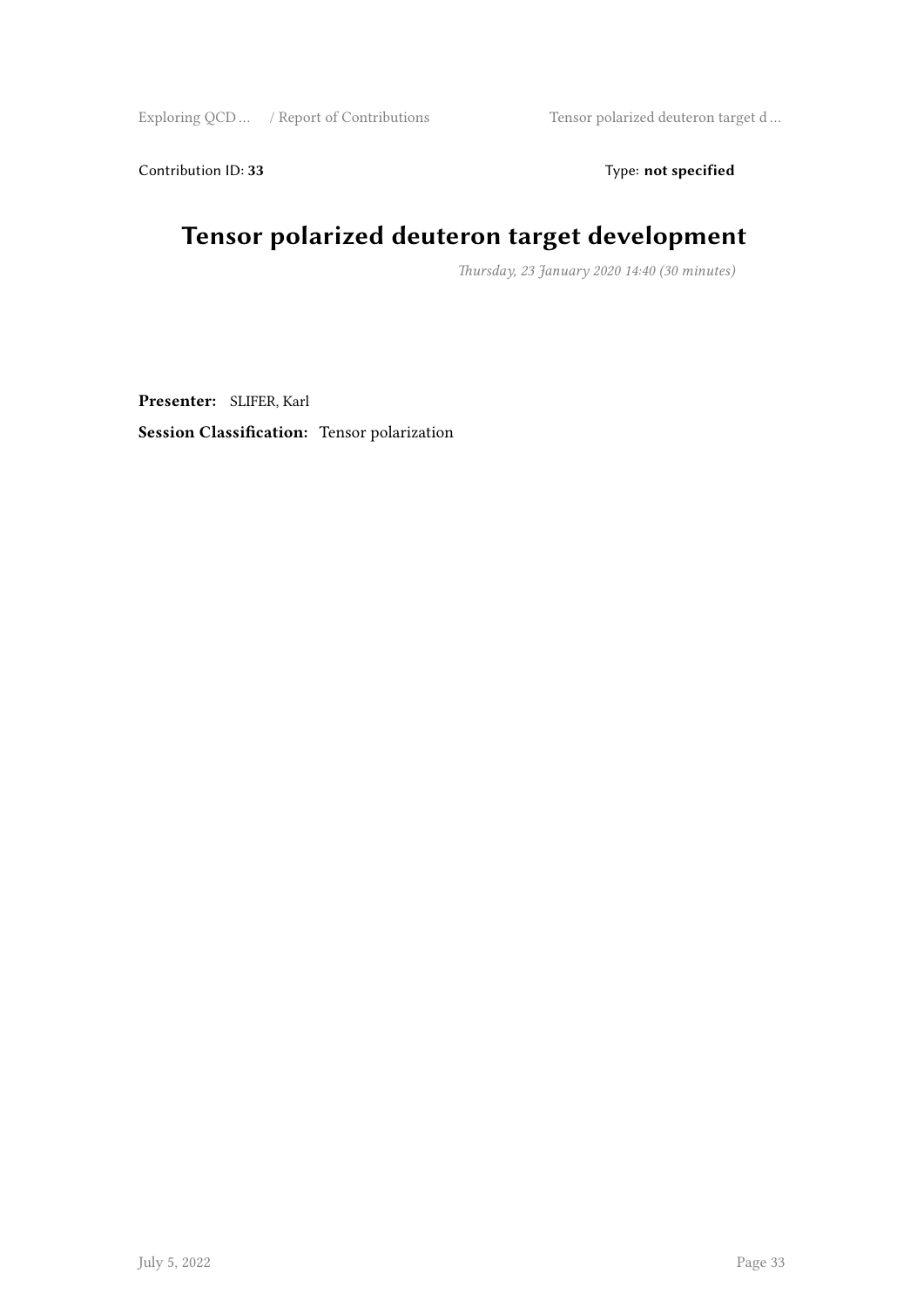Exploring QCD … / Report of Contributions Tensor polarized measurements w …

Contribution ID: 34 Type: **not specified** 

# **Tensor polarized measurements with EIC**

*Thursday, 23 January 2020 15:10 (30 minutes)*

**Presenter:** LONG, Ellie

**Session Classification:** Tensor polarization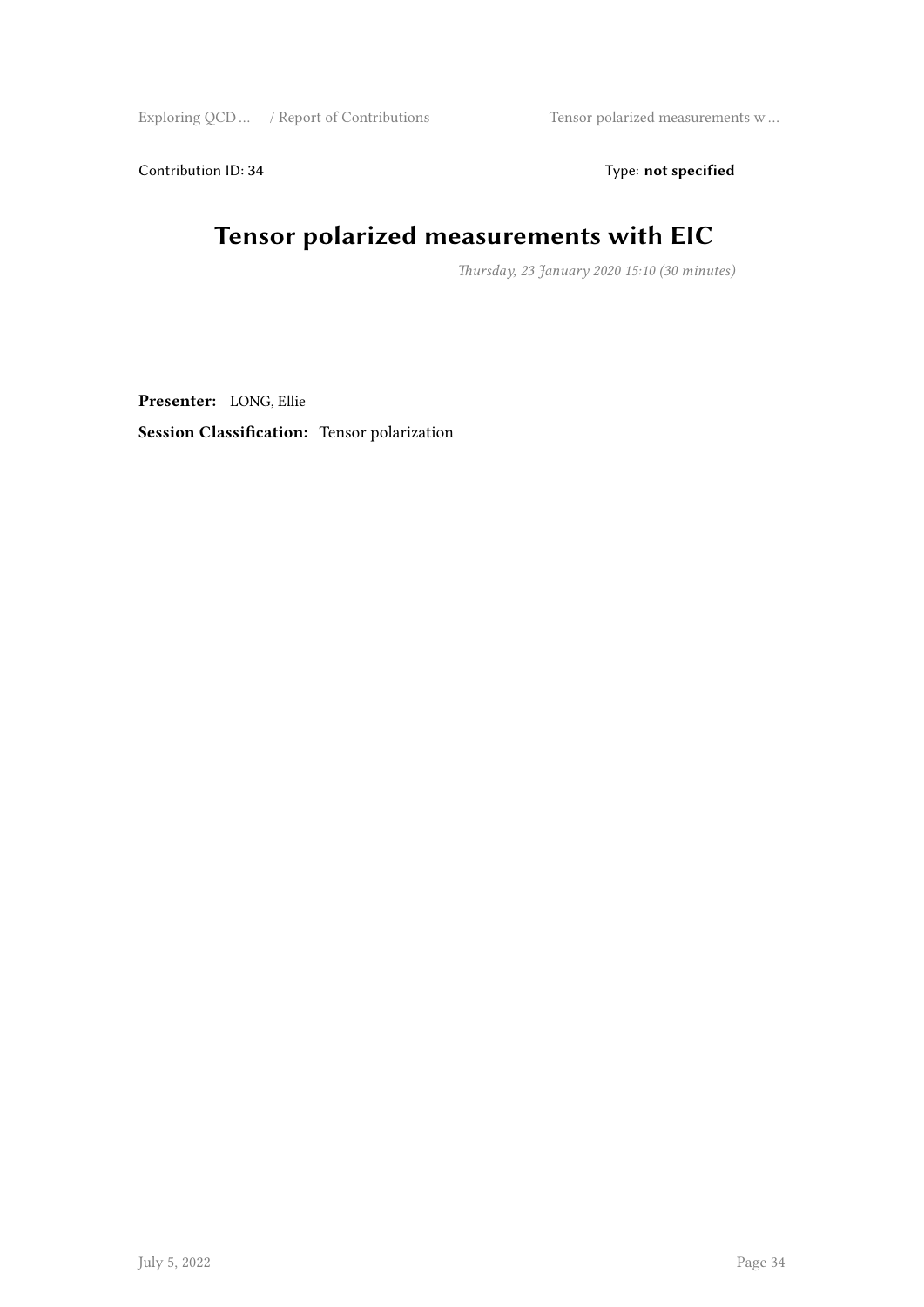Exploring QCD … / Report of Contributions Nuclear partonic structure from br ...

Contribution ID: 35 Type: **not specified** 

#### **Nuclear partonic structure from breakup measurements A >= 2**

*Thursday, 23 January 2020 16:10 (30 minutes)*

**Presenter:** DUPRE, Raphael (IPN Orsay)

**Session Classification:** Tagged EMC effect: Fixed-target, EIC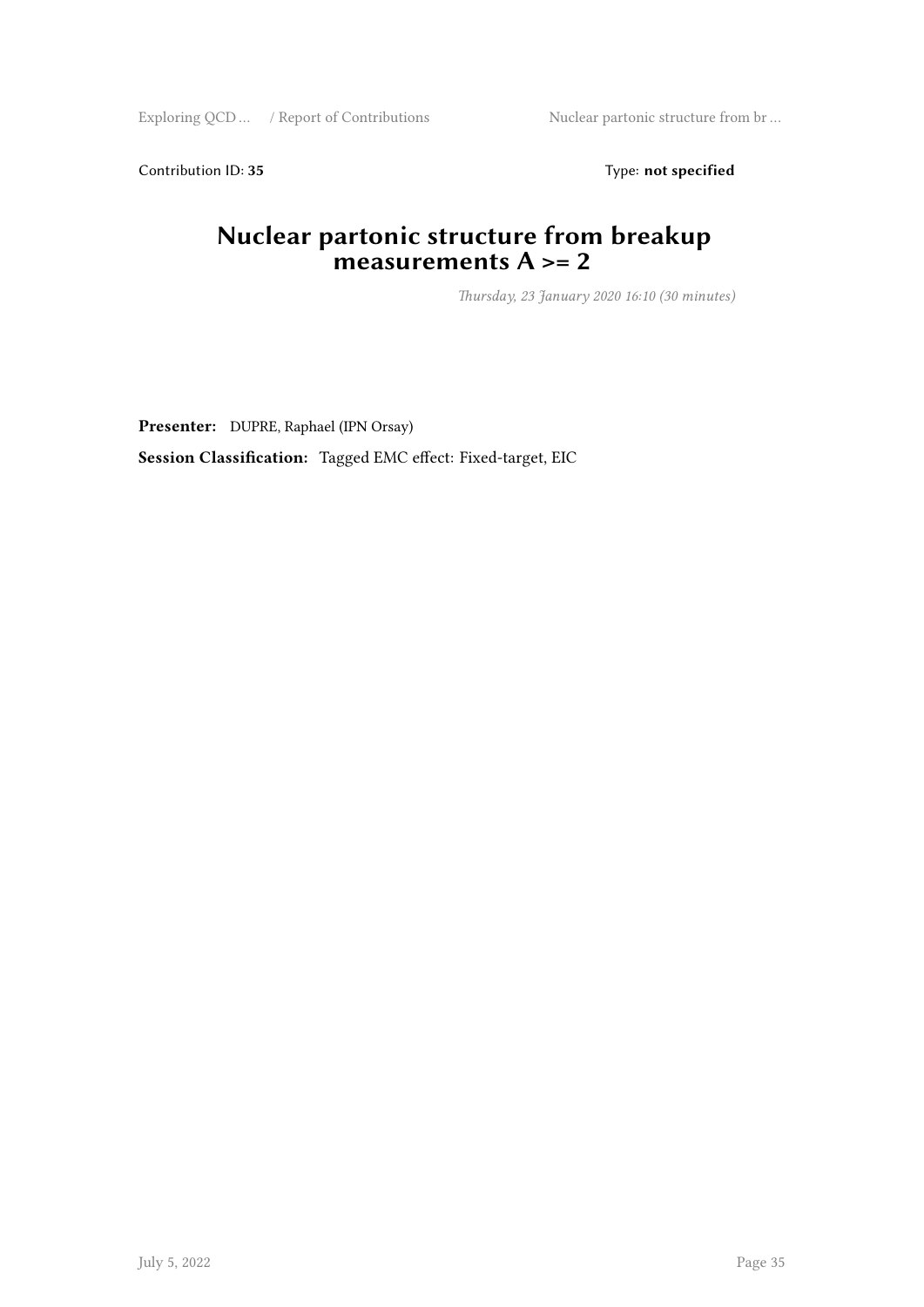Exploring QCD … / Report of Contributions Tagged EMC measurements with EIC

Contribution ID: 36 Type: **not specified** 

# **Tagged EMC measurements with EIC**

*Thursday, 23 January 2020 16:40 (30 minutes)*

**Presenter:** HAUENSTEIN, Florian (ODU)

**Session Classification:** Tagged EMC effect: Fixed-target, EIC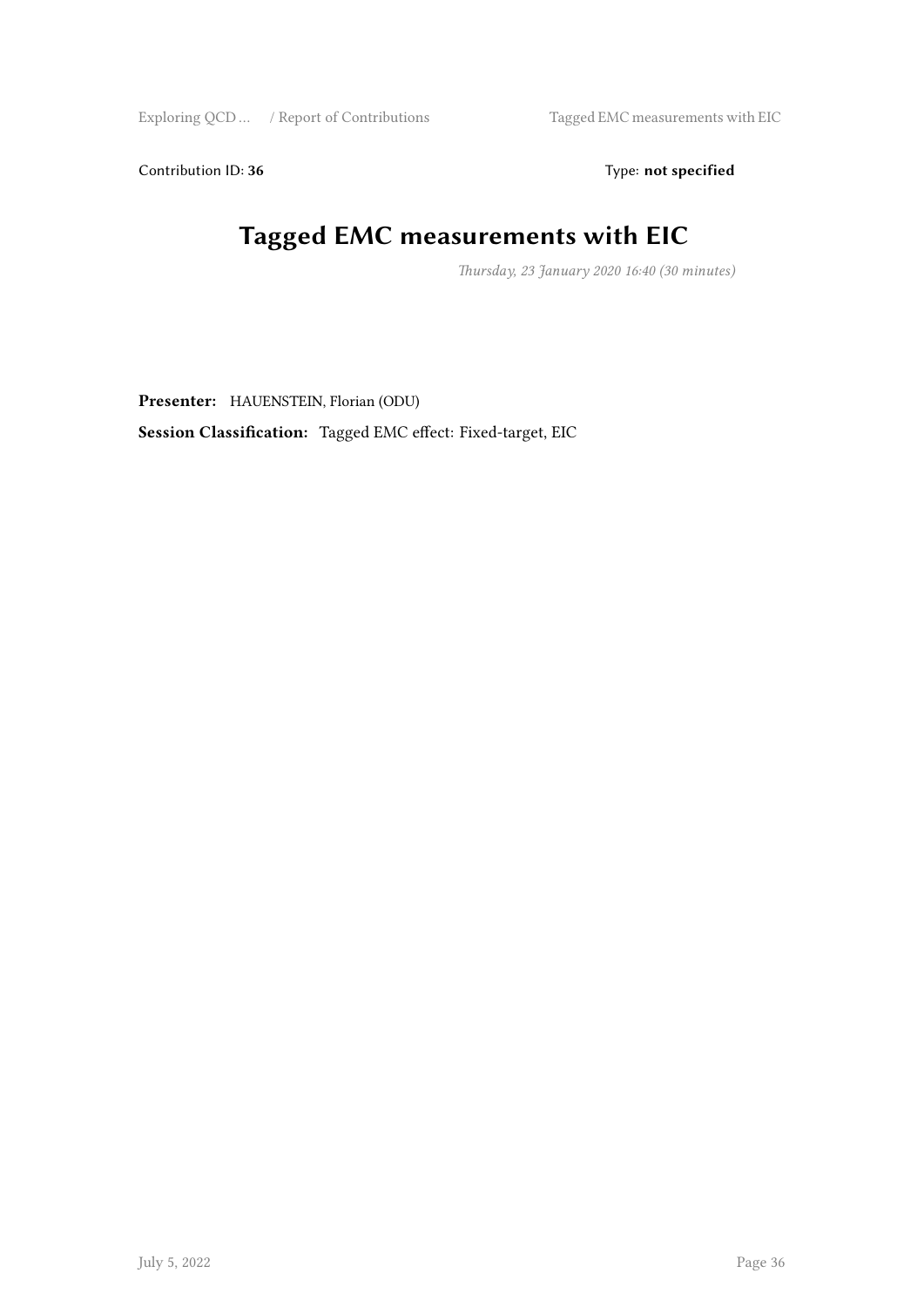Exploring QCD … / Report of Contributions Discussion: Nuclear partonic struc ...

Contribution ID: 37 Type: **not specified** 

#### **Discussion: Nuclear partonic structure from tagged measurements with EIC**

*Thursday, 23 January 2020 17:10 (50 minutes)*

**Session Classification:** Tagged EMC effect: Fixed-target, EIC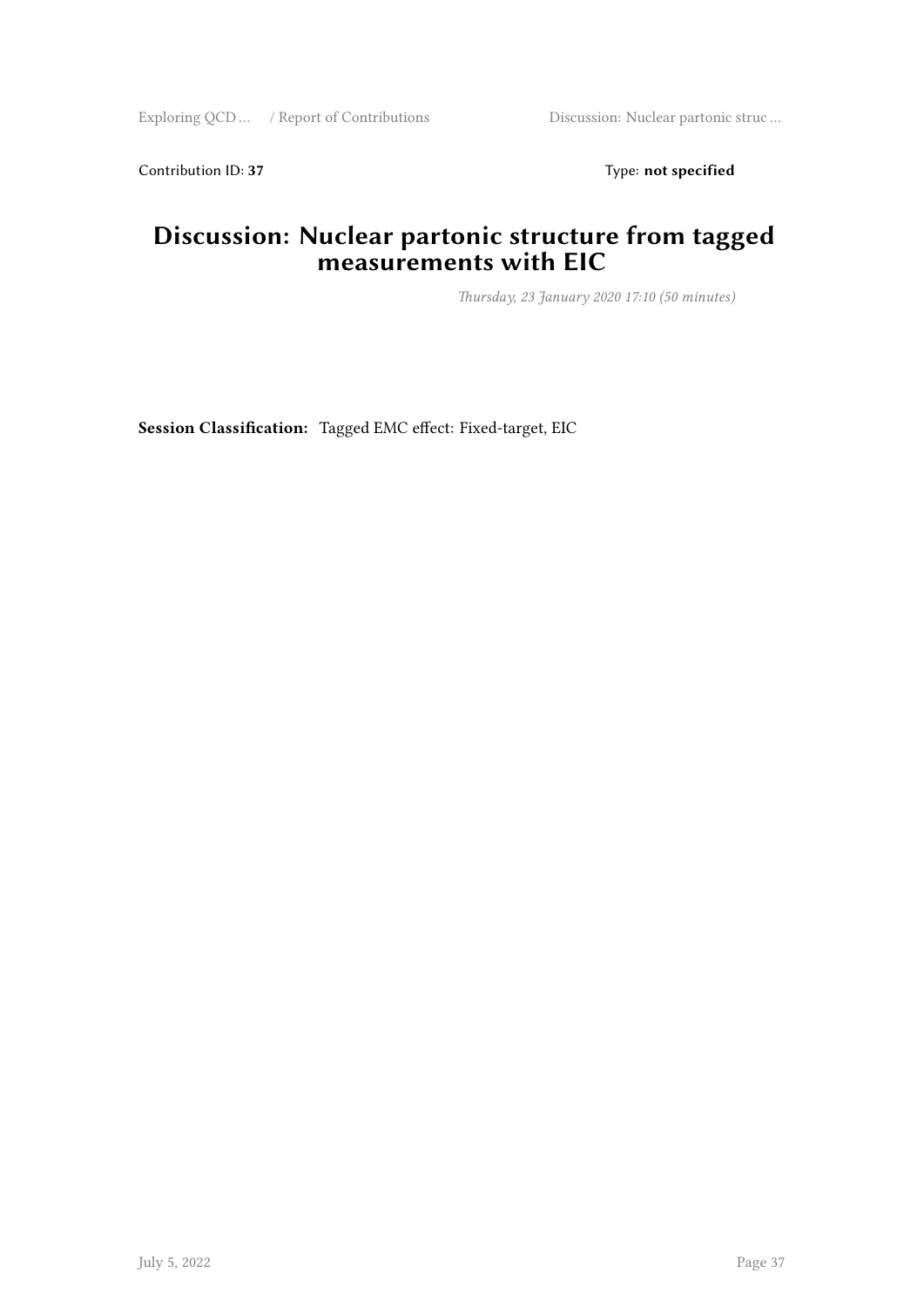Contribution ID: 38 Type: **not specified** 

#### **Leading-twist shadowing in inclusive and diffractive DIS**

*Friday, 24 January 2020 09:00 (40 minutes)*

**Presenter:** GUZEY, Vadim (Petersburg Nuclear Physics Institute)

**Session Classification:** Shadowing / Fluctuations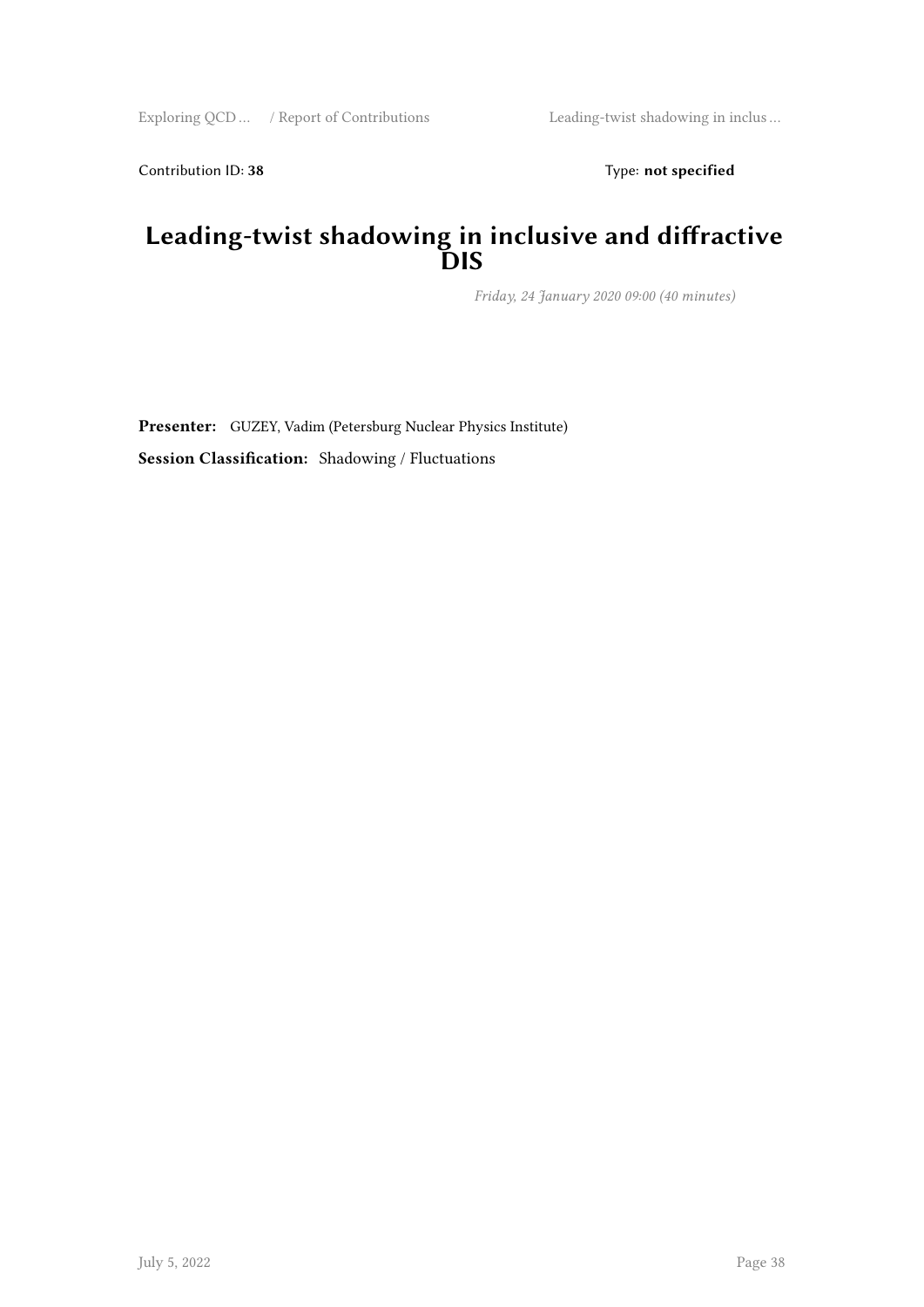Exploring QCD … / Report of Contributions Diffraction and fluctuations in …

Contribution ID: 39 Type: **not specified** 

#### **Diffraction and fluctuations in high-energy scattering on light nuclei**

*Friday, 24 January 2020 09:40 (40 minutes)*

**Presenter:** SCHENKE, Bjoern (BNL) **Session Classification:** Shadowing / Fluctuations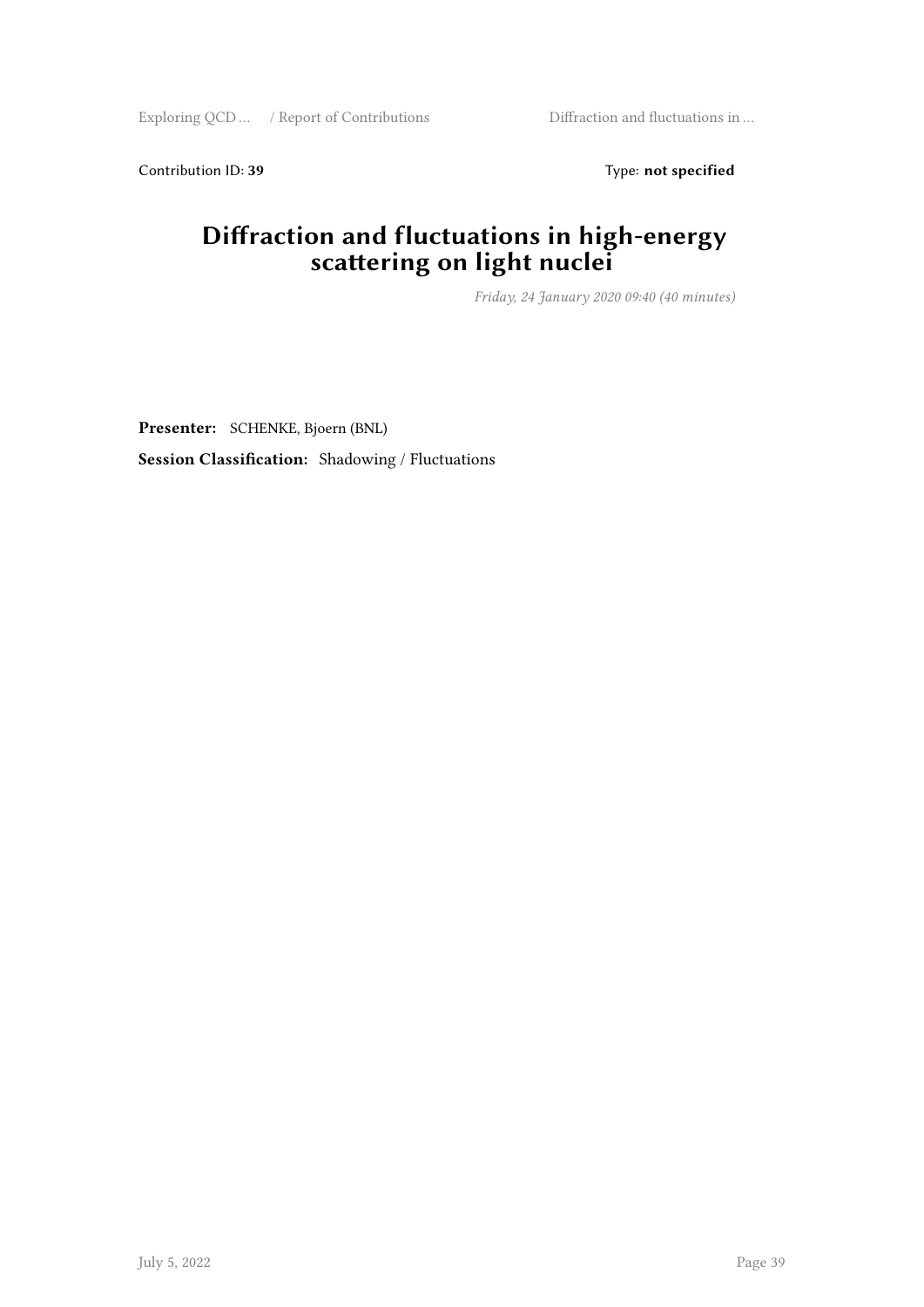Exploring QCD … / Report of Contributions Break

Contribution ID: 40 **Type:** not specified

#### **Break**

**Session Classification:** Shadowing / Fluctuations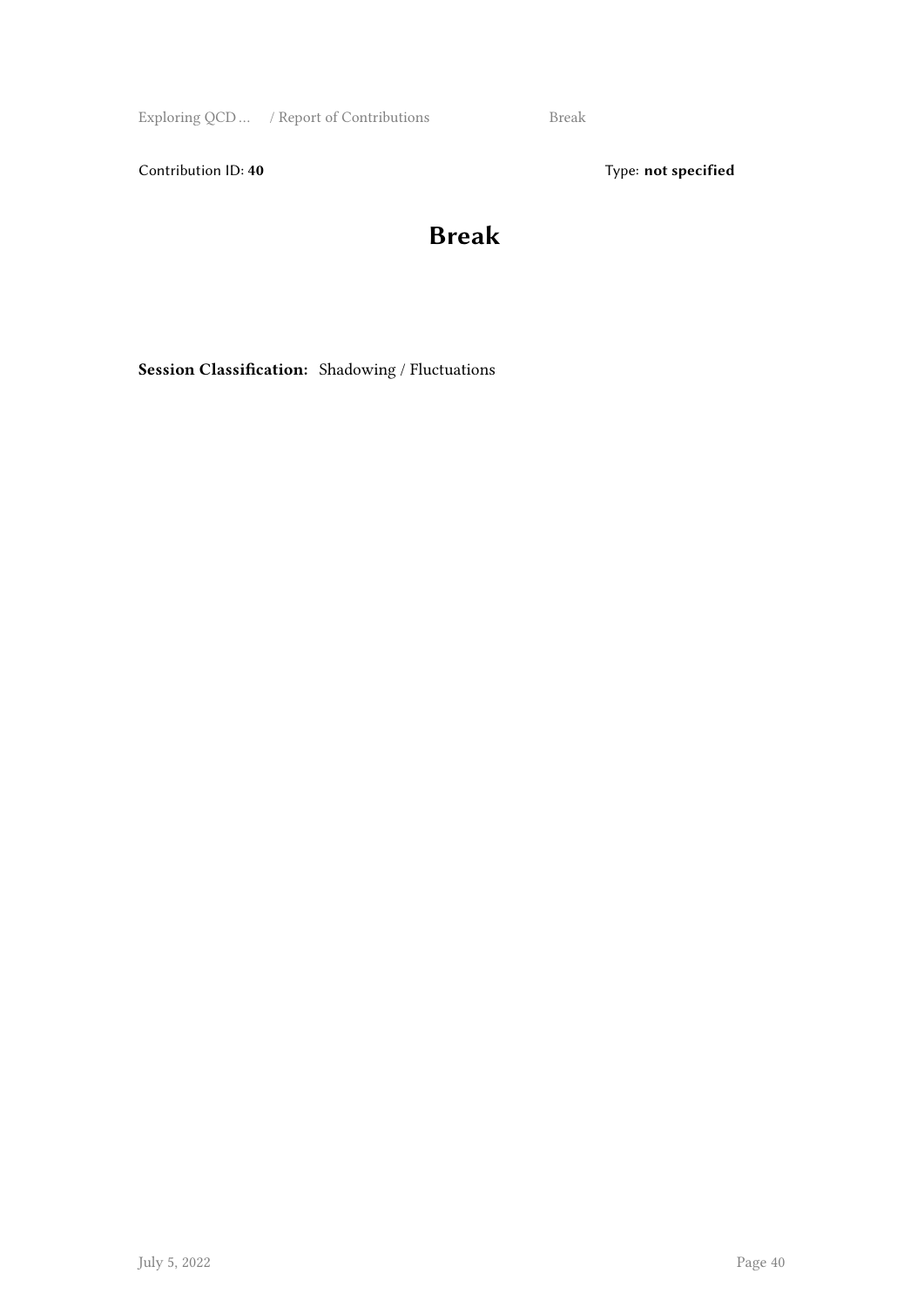Contribution ID: 41 Type: **not specified** 

#### **Concepts and challenges in forward ion detection with EIC**

*Friday, 24 January 2020 10:50 (30 minutes)*

**Presenter:** NADEL-TURONSKI, Pawel (Jefferson Lab) **Session Classification:** Forward ion detection with EIC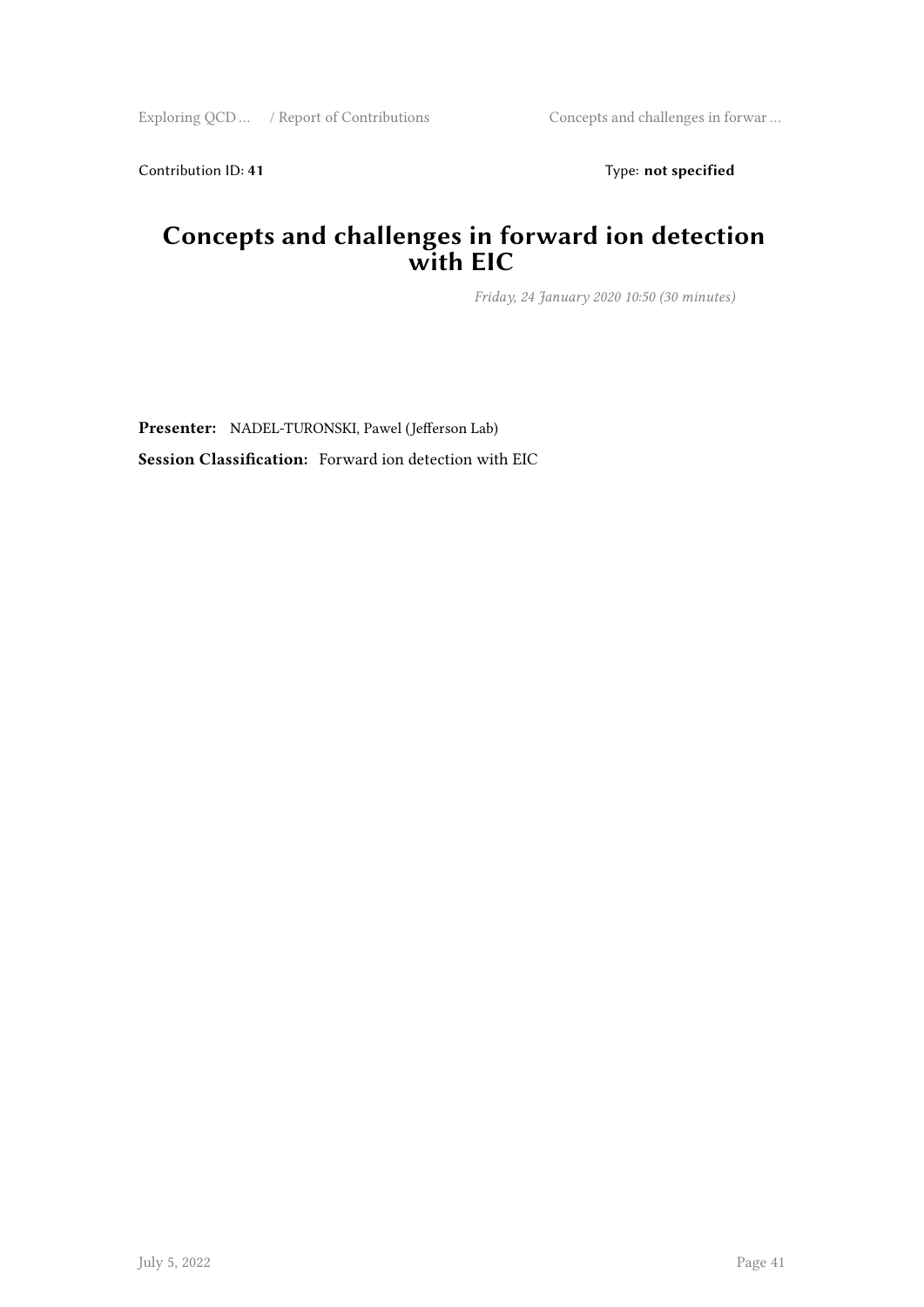Contribution ID: 42 Type: **not specified** 

# **EIC IR and forward detector design**

*Friday, 24 January 2020 11:50 (30 minutes)*

**Presenter:** JENTSCH, Alexander (Brookhaven National Lab) **Session Classification:** Forward ion detection with EIC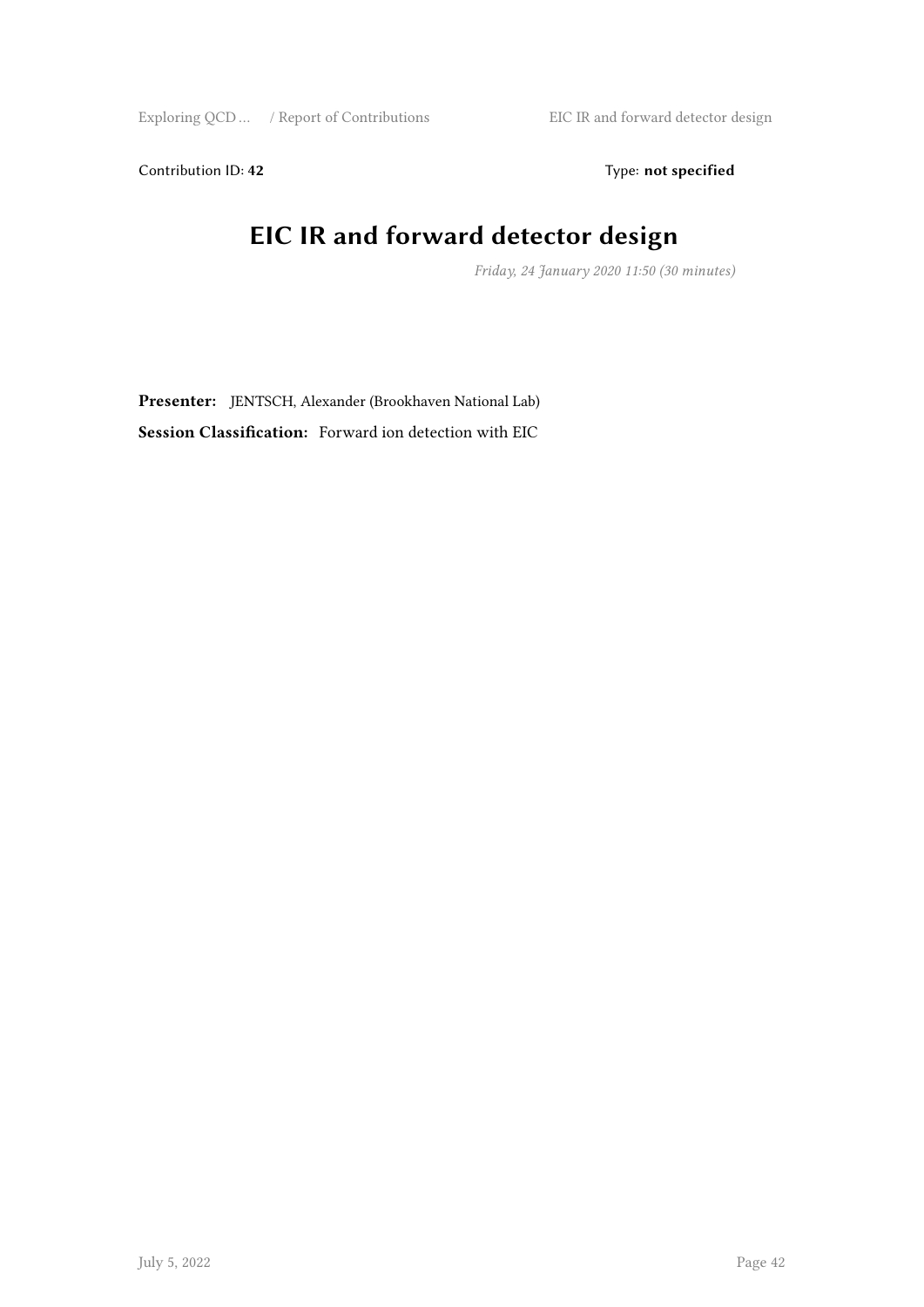Exploring QCD … / Report of Contributions Discussion: Forward ion detection …

Contribution ID: 43 Type: **not specified** 

## **Discussion: Forward ion detection with EIC**

*Friday, 24 January 2020 12:20 (40 minutes)*

**Session Classification:** Forward ion detection with EIC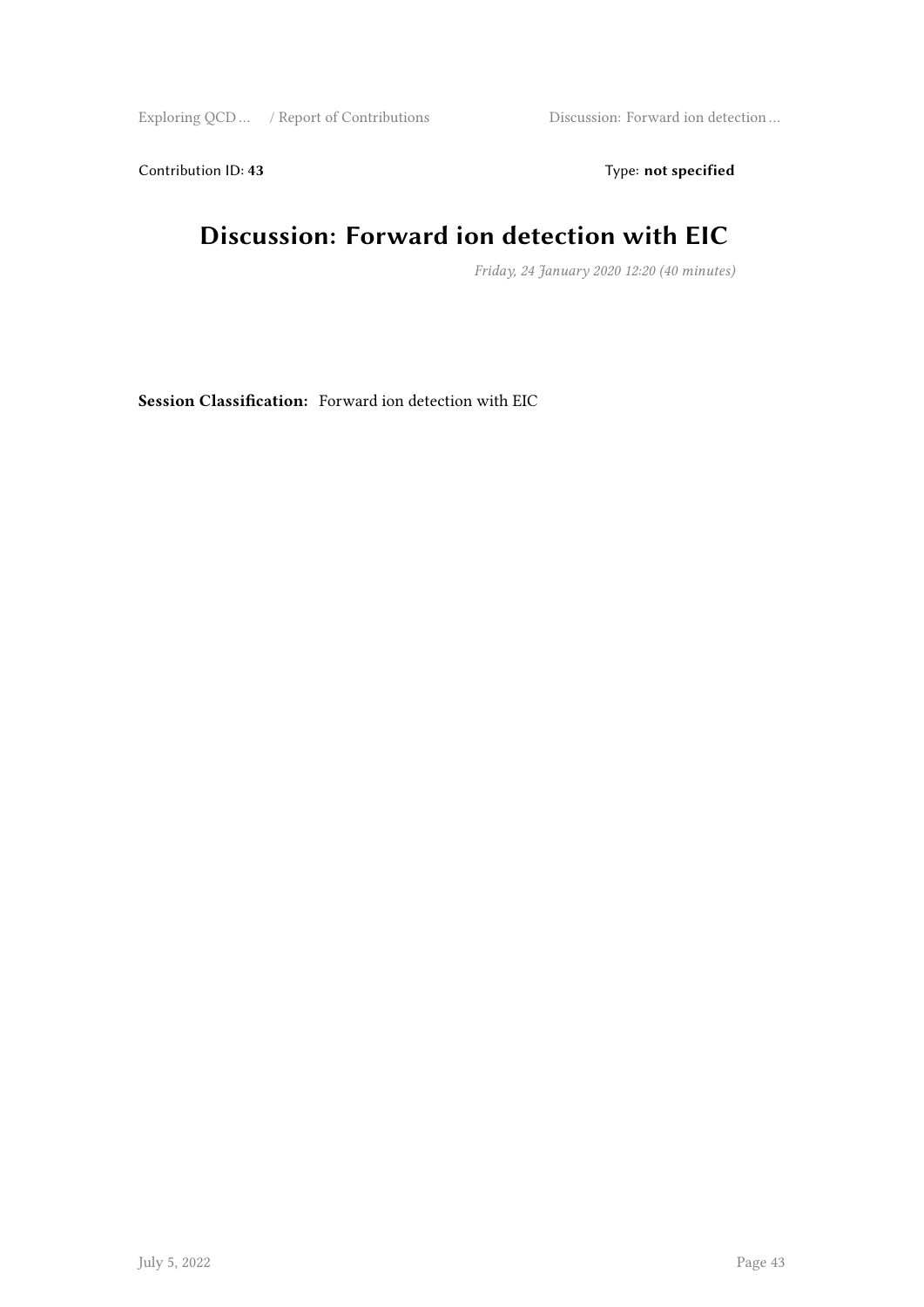Exploring QCD … / Report of Contributions Event reconstruction in inclusive e …

Contribution ID: 44 Type: **not specified** 

#### **Event reconstruction in inclusive eA scattering**

*Friday, 24 January 2020 14:00 (30 minutes)*

**Presenter:** SCHMOOKLER, Barak (Stony Brook University) **Session Classification:** EIC simulations / Planning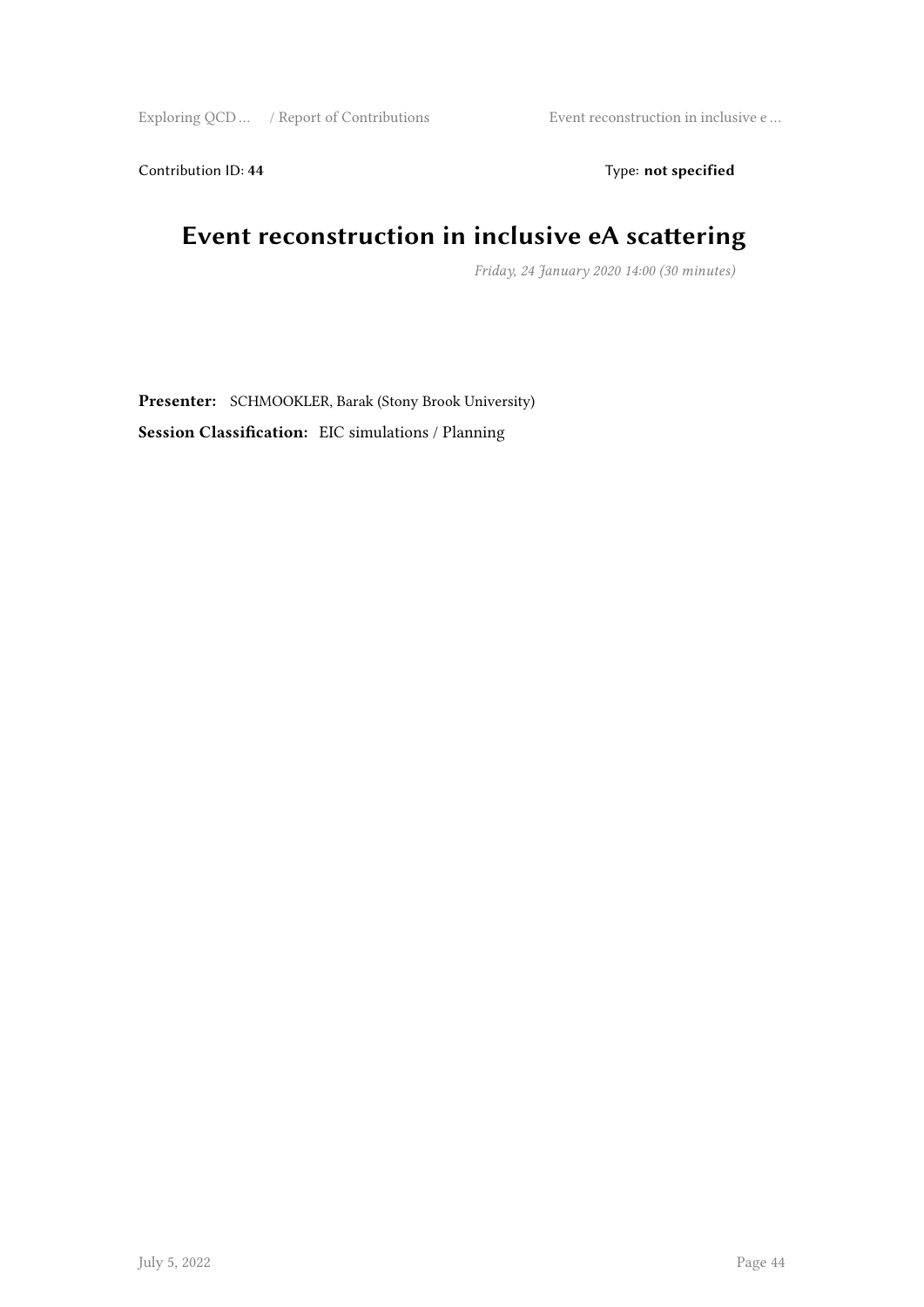Exploring QCD … / Report of Contributions Discussion: Simulation tools, colla …

Contribution ID: 45 Type: **not specified** 

#### **Discussion: Simulation tools, collaboration, next steps**

*Friday, 24 January 2020 14:30 (2h 30m)*

**Session Classification:** EIC simulations / Planning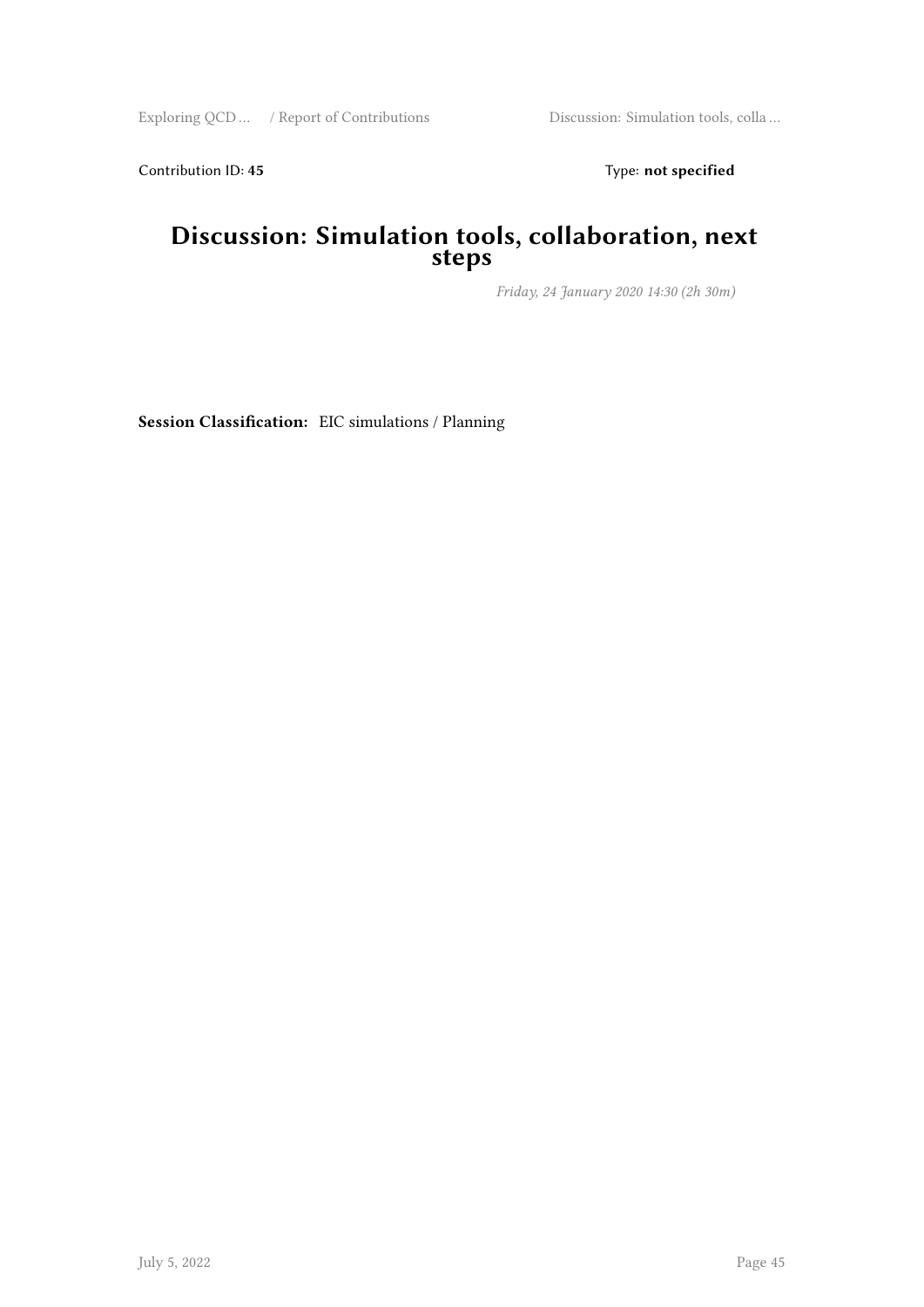Contribution ID: 46 Type: **not specified** 

# **JLab TDIS experiment**

*Tuesday, 21 January 2020 11:00 (30 minutes)*

Presenter: KEPPEL, Cynthia (Thomas Jefferson National Accelerator Facility) **Session Classification:** Nucleon fragmentation / Nuclear breakup